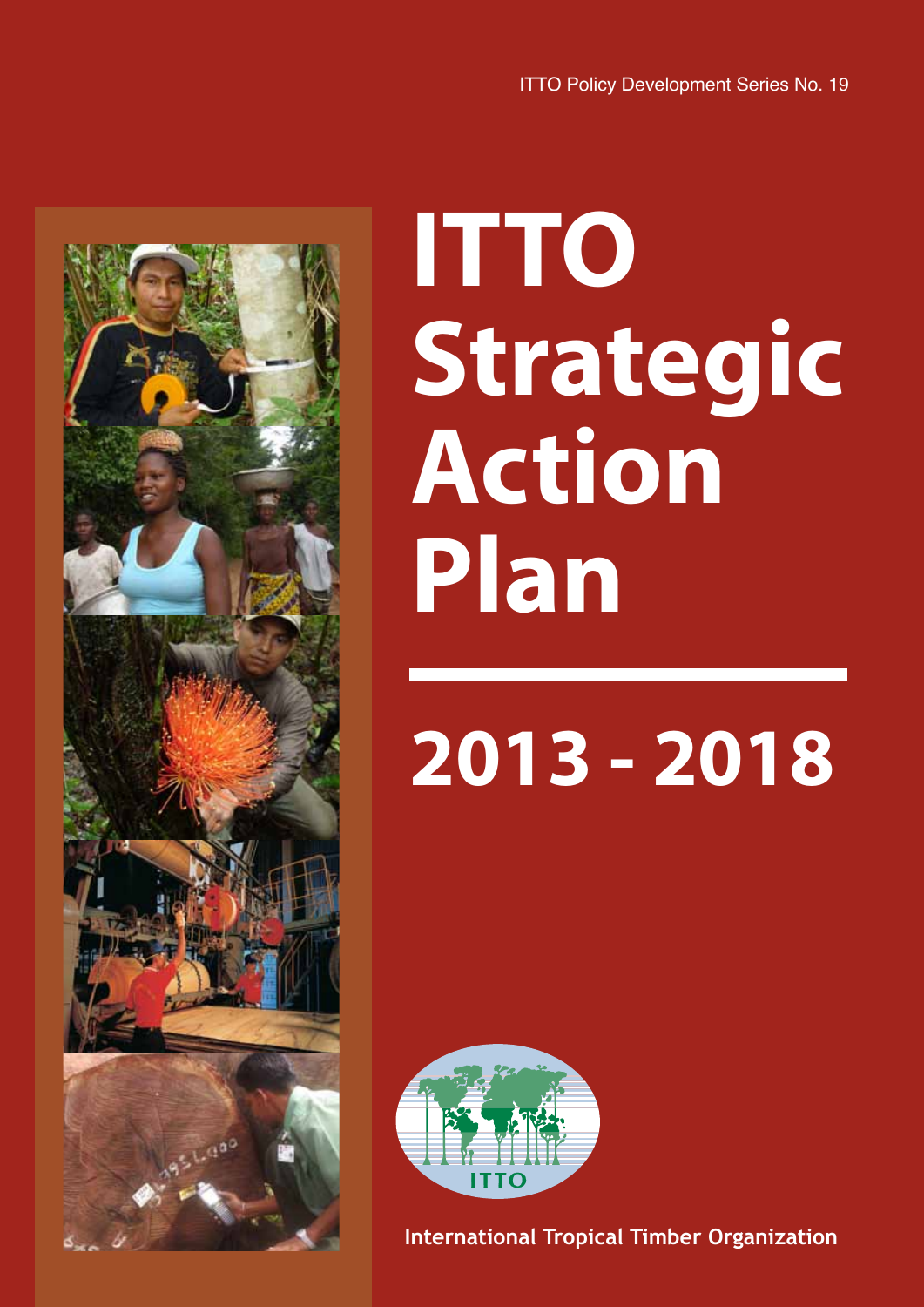**ITTO STRATEGIC ACTION PLAN 2013-2018**

ITTO Action Plan 2013–2018 ITTO Policy Development Series 19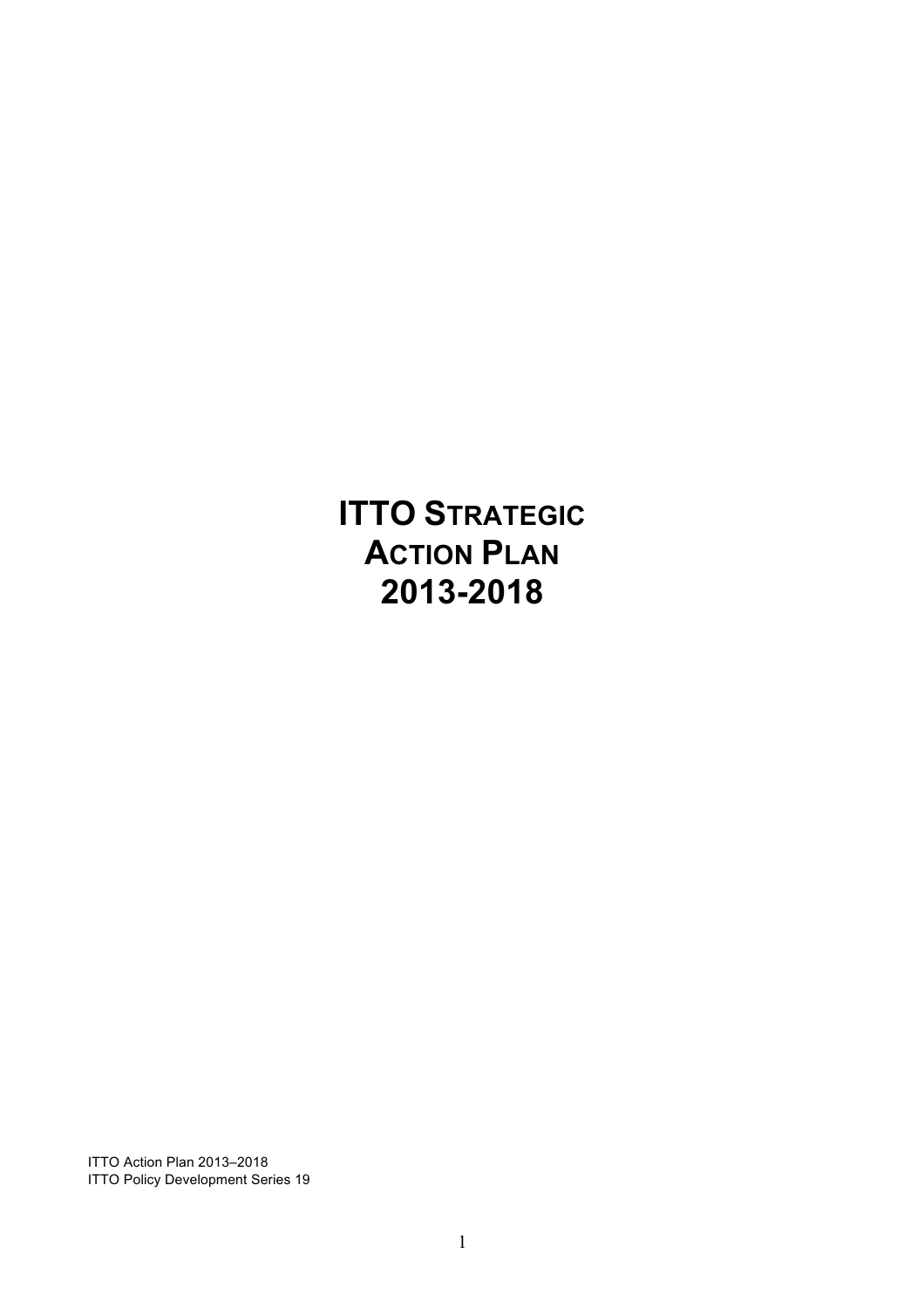The **International Tropical Timber Organization** (ITTO) is an intergovernmental organization promoting the conservation and sustainable management, use and trade of tropical forest resources. Its members represent the bulk of the world's tropical forests and of the global tropical timber trade. ITTO develops internationally agreed policy documents to promote sustainable forest management and forest conservation and assists tropical member countries to adapt such policies to local circumstances and to implement them in the field through projects. In addition, ITTO collects, analyzes and disseminates data on the production and trade of tropical timber and funds projects and other actions aimed at developing industries at both community and industrial scales. Since it became operational in 1987, ITTO has funded over 1000 projects valued at around US\$350 million. All projects are funded by voluntary contributions, with major donors to date the governments of Japan, Switzerland, the United States of America, Norway and the European Union.

Cover photos: Front cover first photo on top: ITTO; second: ITTO; third: ITTO; fourth: Samling Corp.; fifth: P. Bholanath Back cover: Fundación Natura

#### © ITTO 2013

This work is copyright. Except for the ITTO logo, graphical and textual information in this publication may be reproduced in whole or in part provided that it is not sold or put to commercial use and its source is acknowledged.

ISBN 978-4-86507-000-2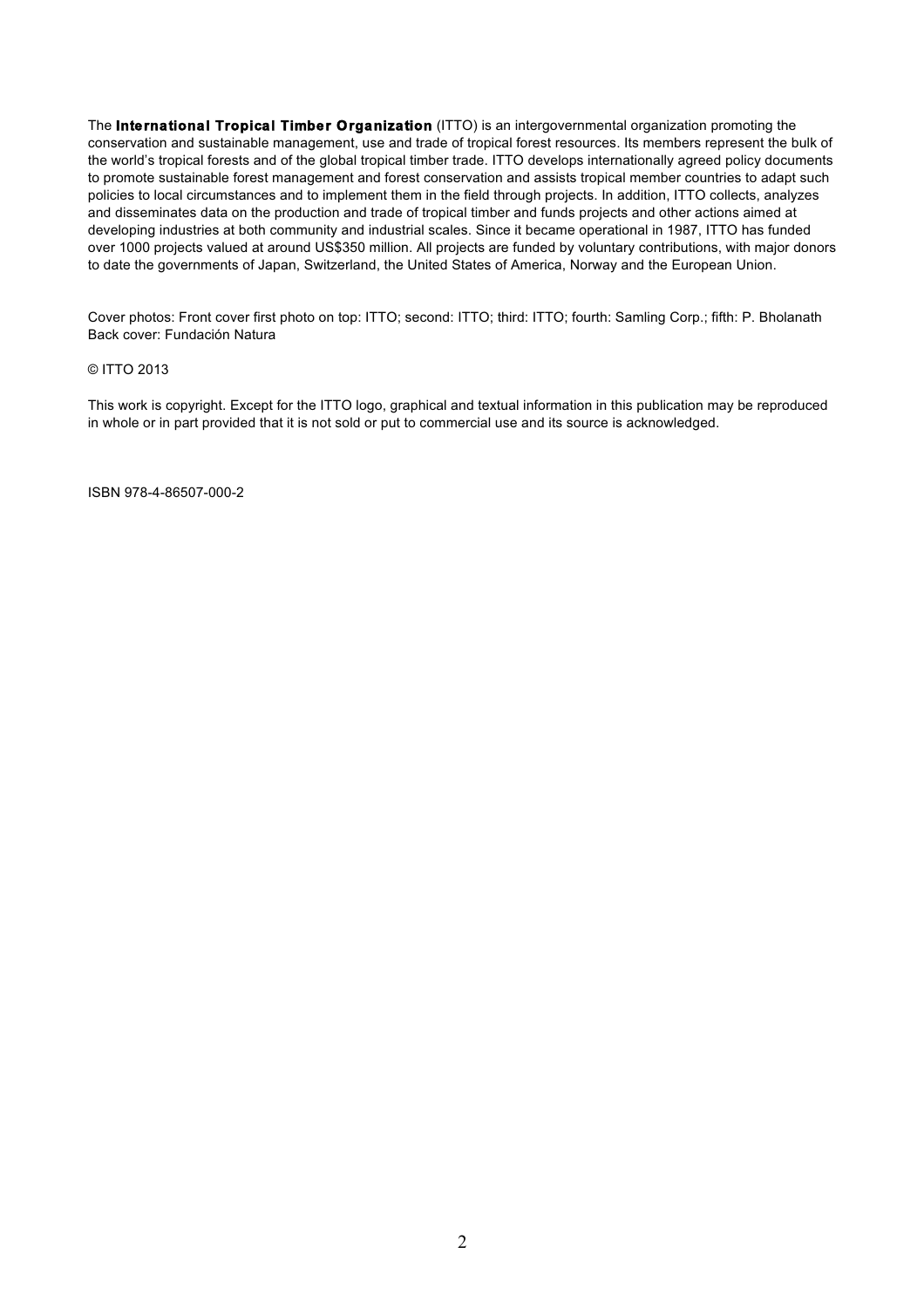# **TABLE OF CONTENTS**

| 5. Highlights of Recent Developments Related to Tropical Forests, Trade and International Forest Policy 7 |  |
|-----------------------------------------------------------------------------------------------------------|--|
|                                                                                                           |  |
|                                                                                                           |  |
|                                                                                                           |  |
| - Strategic Priority 1. Promote Good Governance and Enabling                                              |  |
| Policy Frameworks for Strengthening SFM and Related Trade,                                                |  |
|                                                                                                           |  |
| - Strategic Priority 2. Increase the Contribution of Tropical Forests to                                  |  |
|                                                                                                           |  |
| - Strategic Priority 3. Enhance the Conservation and Sustainable Use of                                   |  |
|                                                                                                           |  |
| - Strategic Priority 4. Reduce Tropical Deforestation and Forest Degradation                              |  |
|                                                                                                           |  |
| - Strategic Priority 5. Improve the Quality and Availability of Information on                            |  |
|                                                                                                           |  |
| - Strategic Priority 6. Build and Develop Human Resource Capacity to                                      |  |
| Implement SFM and Increase Trade in Forest Goods and Services from                                        |  |
|                                                                                                           |  |
|                                                                                                           |  |
|                                                                                                           |  |
|                                                                                                           |  |
|                                                                                                           |  |
|                                                                                                           |  |
|                                                                                                           |  |
| <b>PART IV: FINANCIAL RESOURCE REQUIREMENTS FOR</b>                                                       |  |
|                                                                                                           |  |
| Annex I:                                                                                                  |  |
|                                                                                                           |  |

Annex III: Partnerships between ITTO and Other Organizations…………………………………………………………21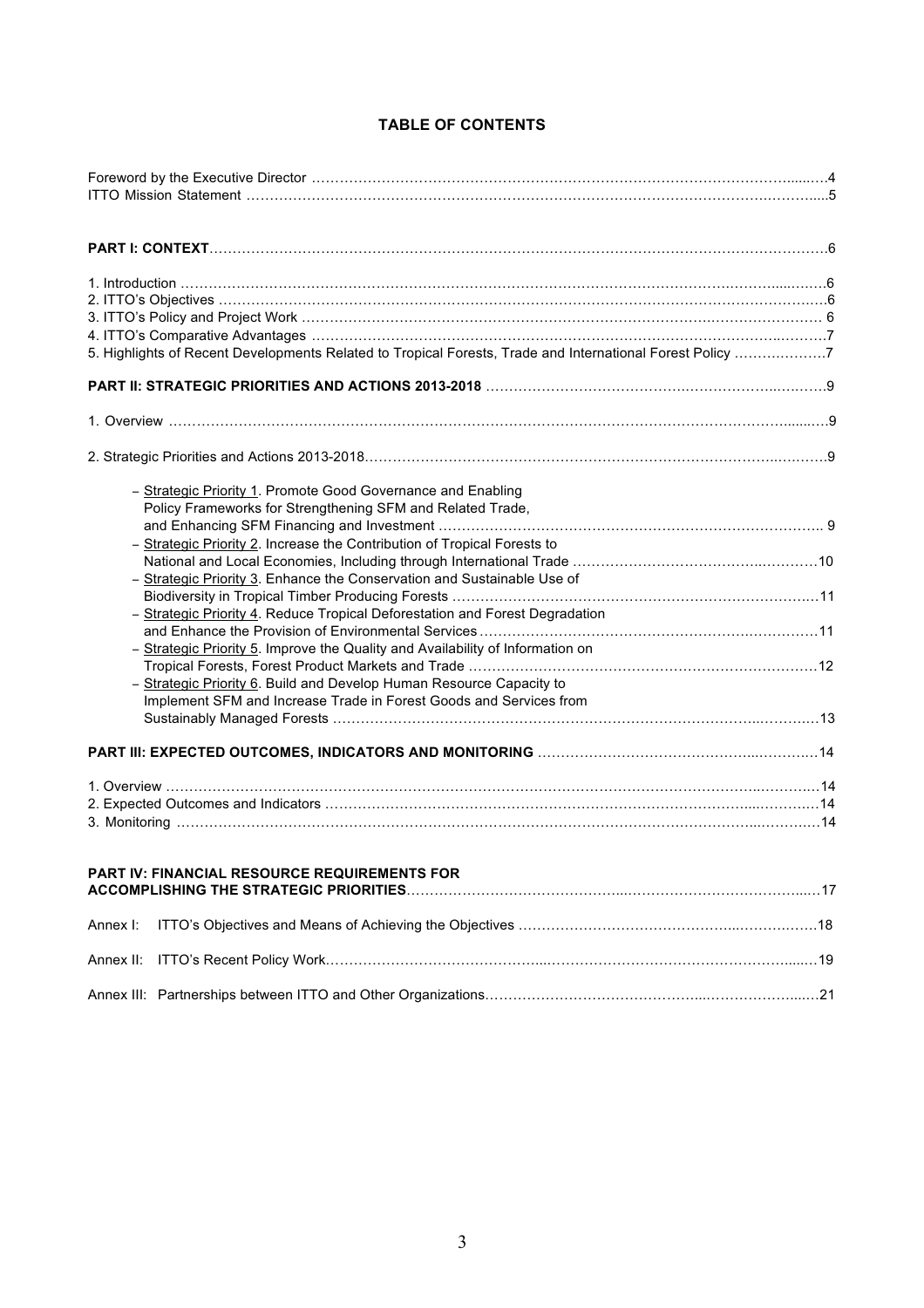#### **Foreword**

The International Tropical Timber Organization (ITTO) brings together countries concerned about the sustainable management and conservation of tropical forests and the sustainable trade of products derived from these forests. Each ITTO member country is represented on the International Tropical Timber Council, which meets annually to plan and finance new initiatives. The Organization's challenging task is to foster a trade in tropical timber and other tropical forest goods and/or services that simultaneously contributes to sustainable development in tropical countries and conserves the tropical forest resource on which such trade is based.

This ITTO Strategic Action Plan covers the period 2013-2018, spanning the initial operations of ITTO under the International Tropical Timber Agreement (ITTA), 2006, which entered into force in December 2011. It builds on, and draws from achievements under ITTO's first three Action Plans and elaborates a clear strategy and guidance. This guidance is made operational through Biennial Work Programs, Thematic Programs and projects. The Plan also communicates ITTO's objectives and priorities to member countries, stakeholders, partner organizations and the international community, including potential donors and provides a reference for members in developing project proposals and for donors in allocating their voluntary contributions.

The Strategic Action Plan comprises four parts. Part I provides background information on ITTO, its comparative advantages and recent developments relevant to tropical forests. Part II contains detailed descriptions of the six strategic priorities that ITTO will focus on during the six year period of the Strategic Action Plan namely:

| Strategic Priority 1: | Promote Good Governance and Enabling Policy Frameworks for Strengthening SFM and<br>Related Trade, and Enhancing SFM Financing and Investment  |
|-----------------------|------------------------------------------------------------------------------------------------------------------------------------------------|
| Strategic Priority 2: | Increase the Contribution of Tropical Forests to National and Local Economies, Including<br>through International Trade                        |
| Strategic Priority 3: | Enhance the Conservation and Sustainable Use of Biodiversity in Tropical Timber Producing<br>Forests                                           |
| Strategic Priority 4: | Reduce Tropical Deforestation and Forest Degradation and Enhance the Provision of<br><b>Environmental Services</b>                             |
| Strategic Priority 5: | Improve the Quality and Availability of Information on Tropical Forests, Forest Product<br>Markets and Trade                                   |
| Strategic Priority 6: | Build and Develop Human Resource Capacity to Implement SFM and Increase Trade in<br>Forest Goods and Services from Sustainably Managed Forests |

Part II also includes examples of relevant actions that could be undertaken to achieve each priority. Part III is a set of expected outcomes and indicators of their achievement, organized according to the six strategic priorities. This section also includes guidance on monitoring of the implementation of the Strategic Action Plan. Part IV provides indicative fund mobilization targets to achieve each strategic priority.

This Strategic Action Plan was formulated by a working group composed of representatives nominated by producer and consumer member countries of ITTO, with inputs from representatives of trade, industry and wider civil society. The document draws on the review of the implementation of the ITTO Action Plan 2008-2011 and of relevant Council decisions made since that Action Plan was adopted in 2007.

The ITTO Strategic Action Plan 2013-2018 which was extensively discussed by the Council prior to its finalization and adoption lays out a bold plan for the Organization and ambitious targets for mobilizing resources to implement it. I call on all member countries and other stakeholders to work together with us to implement this visionary plan and thereby contribute to the achievement of ITTO's essential goal of sustaining tropical forests.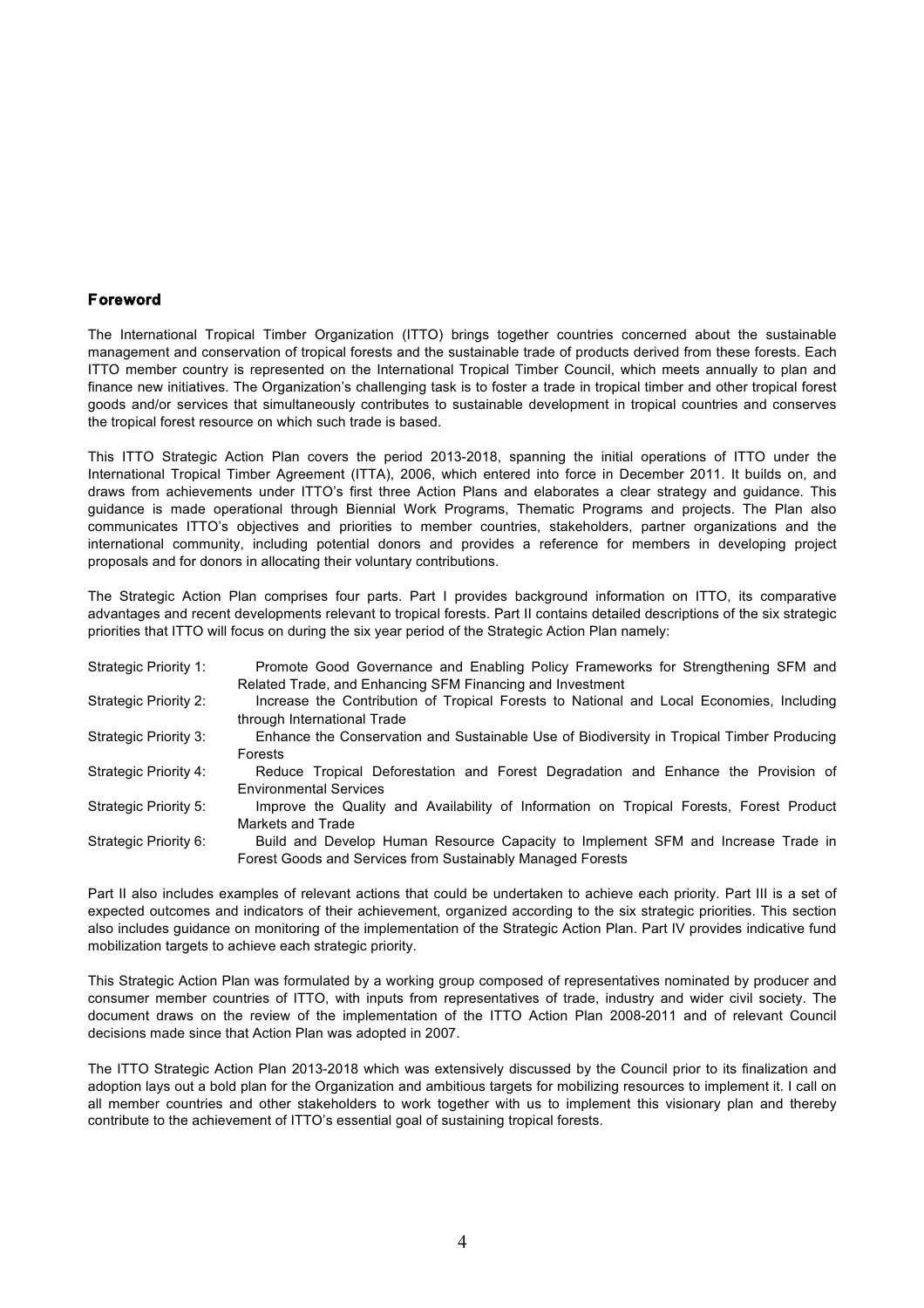December 2012 Emmanuel Ze Meka Executive Director International Tropical Timber Organization

# **ITTO
Mission
Statement**

The ITTO facilitates discussion, consultation and international cooperation on issues relating to the international trade and utilization of tropical timber and the sustainable management of its resource base.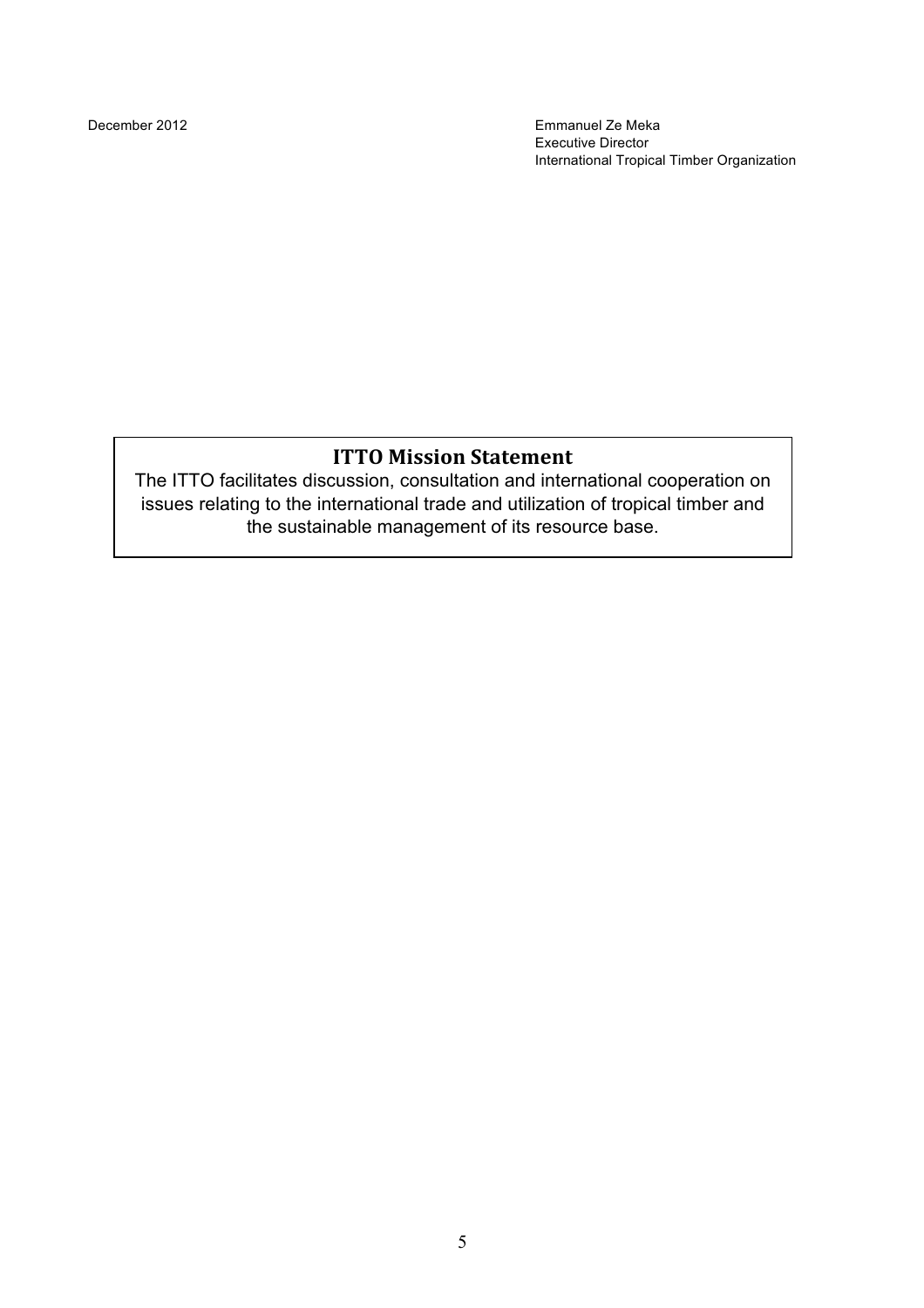## **PART I. CONTEXT**

#### **1. Introduction**

The International Tropical Timber Organization (ITTO) is an intergovernmental organization with headquarters in Yokohama, Japan; ITTO was established by the International Tropical Timber Agreement (ITTA) 1983 and became operational in 1987. Subsequent agreements (ITTA, 1994 and the current agreement, ITTA, 2006) renewed ITTO's mandate to promote the expansion and diversification of international trade from sustainably managed and legally harvested tropical forests. The conservation and sustainable management of tropical forests and trade in sustainable forest products can be a significant contributor to poverty alleviation and sustainable development and provides incentives—as well as a possible source of financing—for sustainable management of tropical forests.

ITTO was established recognizing the multiple economic, environmental and social benefits provided by forests, including their potential to contribute to sustainable development through expansion and diversification of trade in products originating from sustainably managed forests. ITTO operates within a large, complex set of international, national and local organizations that have a variety of objectives related to forests and trade, many of which are compatible with ITTO's objectives. ITTO's approach is to use partnerships and networks at the international, regional, and national levels to advance its objectives.

ITTO's core functions include *inter alia*: providing an effective framework for consultation, international cooperation and policy development with regard to all relevant aspects of the world timber economy, developing policies, guidelines and tools for sustainable forest management (SFM) and related trade and assisting member countries to implement them. ITTO also collects, analyzes and disseminates information on all aspects of the world tropical timber economy and the sustainable management of tropical forests. As of November 2012, ITTO has 63 members which together represent nearly 90% of world trade in tropical timber and about 40% of the world's closed tropical forests.

This Strategic Action Plan covers the period 2013-2018 and is the first such plan following the entry into force of the ITTA, 2006. This plan builds on elements of ITTO's previous Action Plans<sup>1</sup> and has four objectives:

- Provide strategic policy guidance to the organization; this guidance is made operational through Biennial Work Programmes, Thematic Programmes and projects;
- Communicate ITTO's objectives and priorities to member countries, stakeholders, partner organizations and the international community, including potential donors;
- Provide a reference for members in developing project proposals and for donors in allocating their voluntary contributions; and
- Provide a reference for producer members in developing national policies for the management of their tropical forests and forest-based industries, and for consumer members in undertaking complementary policies and actions.

#### **2. ITTO Objectives**

The ITTA, 2006 defines two closely related, overarching objectives for ITTO:

- To promote the expansion and diversification of international trade in tropical timber from sustainably managed and legally harvested forests
- To promote the sustainable management of tropical timber-producing forests.

The ITTA, 2006 goes on to illustrate a wide variety of means of achieving these objectives, such as: promoting further processing and greater efficiency of wood utilization; providing for technical cooperation and transfer of technologies; improving forest law enforcement and governance; recognizing the role of forest-dependent indigenous and local communities in achieving sustainable forest management; and enhancing the contribution of non-timber forest products and environmental services to sustainable forest management. The ITTA, 2006 provides broad scope for ITTO's work, allowing the Organization to assist members in all three tropical regions to define and implement sustainable management of their forests and to increase their capacity to export legally harvested timber and other forest products from those forests. The ITTA, 2006 also provides guidance to all members on policy development and other measures related to timber trade. Annex I contains the full text of the means of achieving the overarching objectives as described in the ITTA, 2006.

#### **3. Policy and Project Work**

 $\overline{a}$ 

ITTO develops internationally agreed policy documents to promote SFM and forest conservation. It assists tropical member countries to adapt those policies to local circumstances and to implement them in the field. In addition, ITTO collects, analyses and disseminates data on the production and trade of tropical timber and funds projects and other

<sup>1</sup> There have been four ITTO Action Plans since 1990: the ITTO Action Plan 1990, the ITTO Libreville Action Plan 1996-2001, the ITTO Yokohama Action Plan 2002-2007 and the ITTO Action Plan 2008-2011.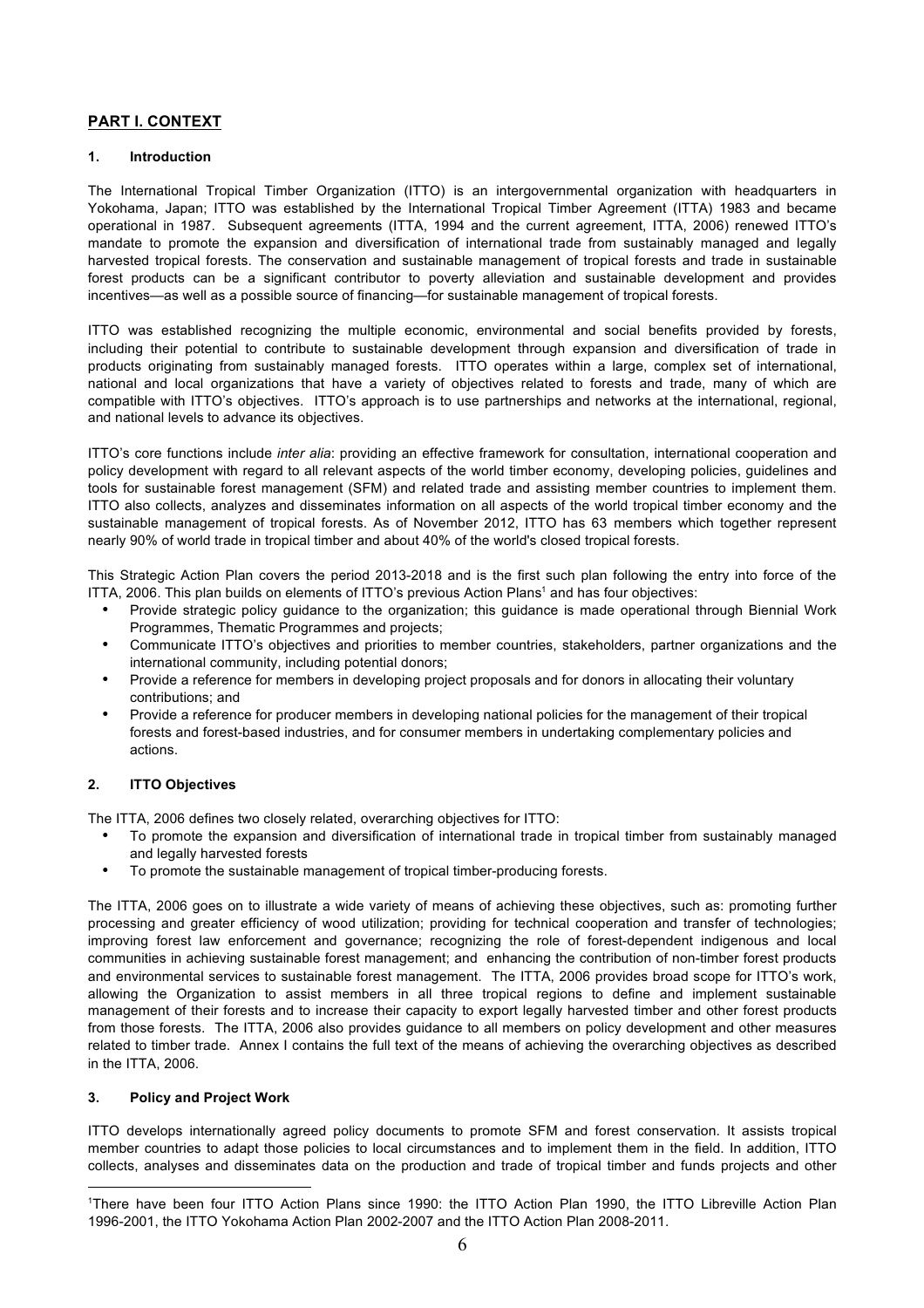activities aimed at assisting members to develop and sustain tropical forest-based industries at both community and industrial scales.

ITTO has been a pioneer in developing and implementing effective policy tools, such as criteria and indicators for SFM, and has provided leadership in the use and continuing improvement of these tools. Since its establishment, ITTO has provided more than US\$300 million to finance over 800 projects designed to promote SFM, increase the efficiency of forest industries, and improve market intelligence and statistics. These projects and activities were made possible through the voluntary financial contributions of ITTO member countries. ITTO also supports capacity building through the development of guidelines and manuals, regional and international conferences and workshops, and a fellowship programme that supports education and training for young professionals. Annex II provides highlights of ITTO's recent policy work.

ITTO cooperates closely with other international organizations with forest-related mandates and was a founding member of the Collaborative Partnership on Forests (CPF), which was established in 2000 to support the work of the United Nations Forum on Forests (UNFF) and to enhance coordination among the international conventions, organizations and institutions with forest-related mandates. ITTO also cooperates with a wide range of regional and national-level organizations and civil-society and private-sector stakeholders. Annex III provides a list of organizations with which ITTO has formed partnerships.

#### **4. ITTO's Comparative Advantages**

ITTO is concerned with trade and industry, as is the case with other commodity organizations, but ITTO is a unique organization in that it also pays equal attention to the conservation and sustainable management of tropical forest resources.

ITTO develops, implements, monitors and evaluates a portfolio of policy-related projects and activities, enabling it to test and operationalize policies that support the management and development of tropical forest resources and related trade. This ability to "put policies into action" is at the core of ITTO's comparative advantages. Other characteristics that contribute to ITTO's comparative advantages include:

- A mandate and demonstrated ability to take a holistic approach to the challenges and opportunities facing tropical forests, addressing the three pillars of sustainability;
- A large, diverse group of member countries that account for a significant share of the world's tropical forests, tropical timber production, trade and consumption of tropical timber products;
- Annual Council sessions that provide a regular policy forum which allows for all producer and consumer members to come together on an equal basis to discuss issues related to tropical forests and trade in tropical timber;
- A small, cost-effective Secretariat with diverse professional skills and extensive experience in all three tropical regions:
- More than 25 years of experience responding rapidly and cost-effectively to develop, implement, monitor and evaluate the results of forest-related projects and activities in all three tropical regions;
- Policy and project work that is developed on the basis of an equal partnership between tropical timber producing countries and tropical timber consuming countries;
- Partnerships with a wide spectrum of intergovernmental organizations and non-government and private sector organizations; and
- Active participation of civil society and tropical timber trade organizations in many aspects of the organization's work.

#### **5. Highlights of Recent Developments Related to Tropical Forests, Trade and International Forest Policy**

This Strategic Action Plan was prepared taking into account recent trends and developments related to tropical forest management, tropical timber trade and international forest policy discussions. Highlights of these developments include:

- i. The 2012 UN Conference on Sustainable Development ("Rio+20") highlighted the critical contributions of forests to sustainable development, alleviating poverty, human well-being, and efforts to achieve green economies, and stressed the critical importance of maintaining forests and other natural ecosystems as a key basis for food and water security.
- ii. FAO's Forest Resource Assessment 2010 reveals that afforestation and expansion of natural and planted forests have reduced the net loss of forest area from 8.3 million hectares per year in the decade 1990-2000 to 5.2 million hectares in the decade 2000-2010, although serious losses of primary and other natural tropical forests continue.
- iii. There has been a 50 percent increase in the area of tropical forests under sustainable forest management; although there is considerable work to be done, ITTO's Status of Tropical Forest Management 2011 shows evidence of progress in improved forest management in the tropics, from 36 million hectares in 2005 to 53 million hectares in 2011.
- iv. The area of tropical forests certified as sustainably managed forests increased to 17.7 million hectares in 2010 from 10.5 million hectares in 2005.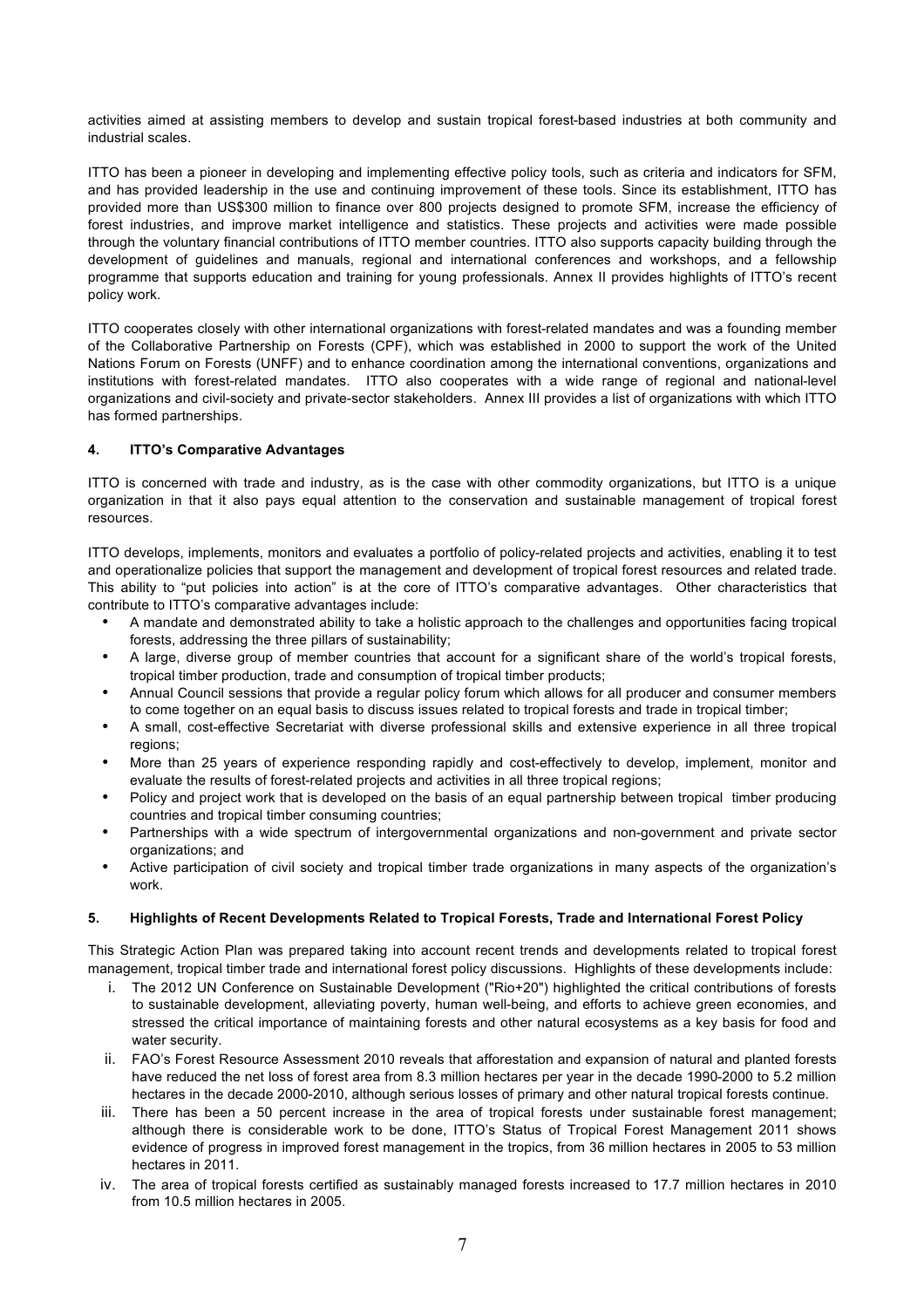- v. Forest-based communities are playing an increasingly important role in forest management throughout the tropics with the absolute area of forests designated for use by communities growing from 43 million hectares in 2002 to 71 million hectares in 2008; devolution of tenure and forest management responsibility including to communities, is improving forest governance and livelihoods for forest communities.
- vi. The importance and diversity of ecosystem services provided by forests are increasingly recognized at the local, regional and global level; this has been accompanied by efforts to create arrangements and market conditions to provide payments for these services and thereby support sustainable forest management.
- vii. A pronounced and prolonged global recession, starting in 2008, has had particularly severe effects on construction and housing markets and demand for all wood products, including tropical timber; the impact has been greatest for small and medium sized forest-based enterprises.
- viii. The value added processing sector in many tropical timber producing countries has had slow growth; investment in this sector has been limited or absent in the period 2008-2011 due in part to the global financial crisis.
- ix. Trade and consumption patterns for tropical wood products have continued to change, with a notable shift in consumption towards emerging markets, as well as regional and domestic markets in tropical countries.
- x. Major markets now demand timber products which have been certified for sustainability or legality through verification or due diligence to ensure compliance with relevant legislation of exporting countries.
- xi. Discussions on forests at various international fora continue to reveal differences in views on the role that forests and forest policies should play, in particular in addressing climate change, conserving biological diversity and providing ecosystem services as a means of achieving sustainable development.
- xii. A number of programmes have emerged to provide financial resources to developing countries engaged in activities that enhance carbon stocks and reduce emissions resulting from deforestation and forest degradation.
- xiii. Financial resources have not been adequate to comprehensively fund the programmes and activities that support capacity building and market access among ITTO producer member countries.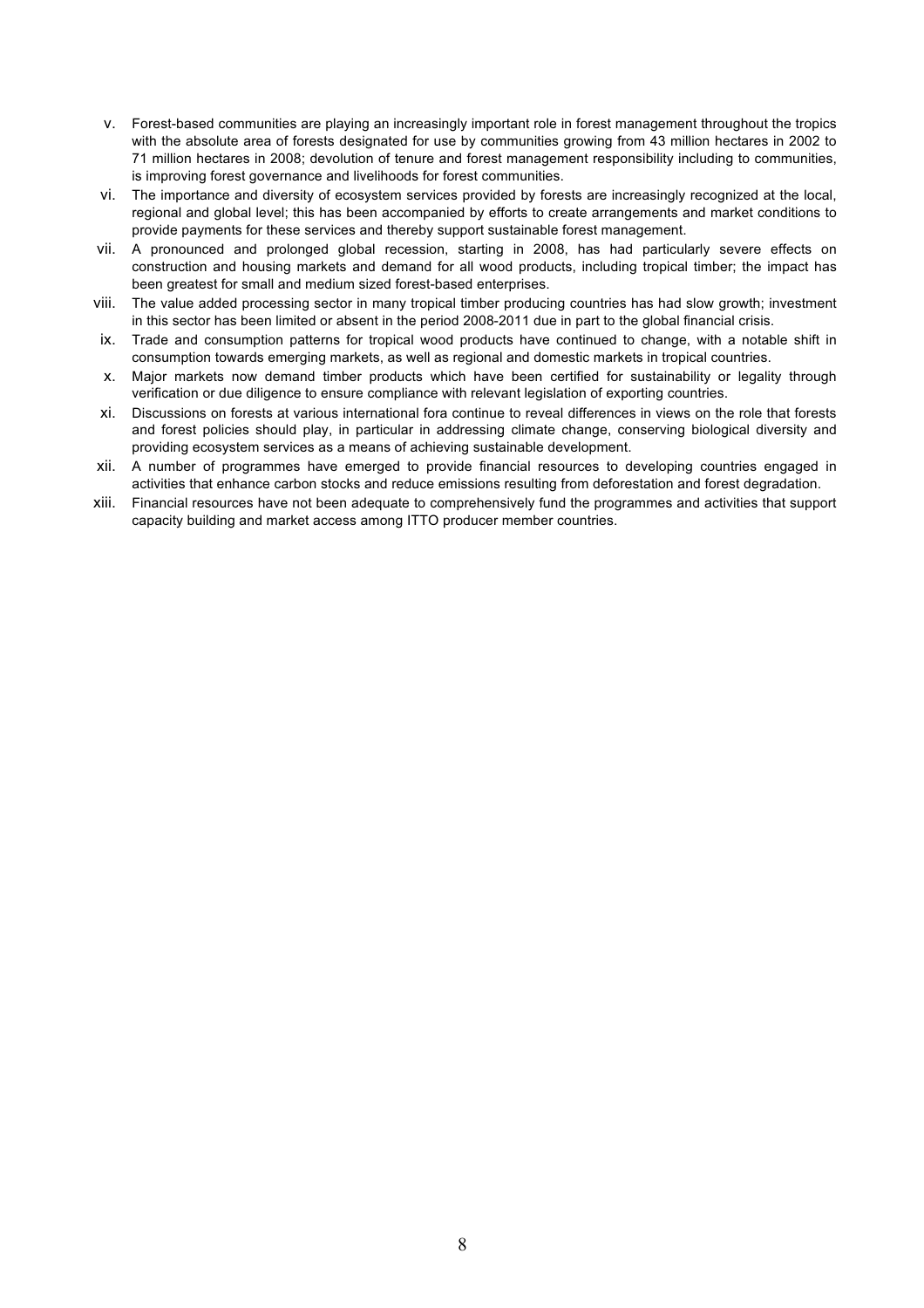# **PART II. STRATEGIC PRIORITIES FOR 2013-2018**

#### **1. Overview**

 $\overline{a}$ 

Six strategic priorities were identified based on an examination of issues facing ITTO member countries, the review of recent trends and developments in international forestry policy, and consideration of ITTO's objectives, ongoing work and comparative advantages. These priorities take into consideration the benefits of a balanced work programme as well as the need to remain consistent with the core mandates of ITTO.

The purpose of this plan is to provide strategic guidance for ITTO's work over a six-year period; therefore, the priorities are described as broad areas of work. These priorities will be made operational through a variety of mechanisms that include: Biennial Work Programmes, Thematic Programmes, and projects.

- ITTO's Biennial Work Programme describes the policy-related activities that are to be carried out over a two year period. The Biennial Work Programme is approved by the Council and implemented by the Secretariat.
- Thematic Programmes are an innovation of the ITTA, 2006 to finance projects and activities in broad thematic areas of work. The themes and objectives of the Thematic programmes are established by the Council; the ITTO Secretariat plays an active role in guiding implementation of the Thematic Programmes.
- ITTO project proposals are developed and submitted by ITTO member countries. Proposed projects are reviewed by an Expert Panel and approved by the Council taking into account the advice of the Council's technical committees. Approved projects are eligible for financing; ITTO donors direct funds to specific projects.

This strategic plan is intended to address issues of particular importance to ITTO member countries over the next six years, with a particular emphasis on those issues for which ITTO has a relevant set of mechanisms and institutional skills, and a comparative advantage as compared to other organizations. As noted, ITTO is one among a number of international organizations with objectives related to forests and trade. This strategic plan defines a role for ITTO that draws on ITTO's strengths and complements the work of other forest-related organizations. The plan also recognizes that ITTO achieves some of its objectives and enhances the work of other international, forest-related organizations through strategic alliances and partnerships. ITTO's strategic partners are listed in Annex III.

The fund mobilization targets to implement this plan are described in Part IV of this document. Accomplishing these strategic priorities will depend on ITTO's ability to continue to develop effective partnerships with other organizations and with the private sector.

#### **2. Strategic Priorities and Actions for 2013-2018**

The following are ITTO's Strategic Priorities and Actions for 2013-2018. For each of the priorities, examples of relevant actions are provided to illustrate the manner in which ITTO's operational planning can be used to accomplish the priority. The examples provided are intended only to illustrate and do not represent the full scope and variety of Biennial Work Programme activities or projects that should be considered.

In addition, where appropriate the description of relevant actions for implementation includes reference to ITTO's Thematic Programmes. The ITTA, 2006 creates the opportunity to establish Thematic Programmes as a mechanism to increase ITTO's effectiveness in organizing its work; the Thematic Programmes have particular relevance for ITTO's policy work. Thematic Programmes are also expected to enhance ITTO's attractiveness to a wider array of potential donors.

Thematic Programmes were started in 2008, on a pilot basis, pending the entry into force of the ITTA, 2006, but now can be fully incorporated into the operational activities that implement these strategic priorities. More detailed information on the Thematic Programmes implemented on a pilot basis is contained in the respective Thematic Programme Documents.<sup>2</sup> New Thematic Programmes proposed for consideration in this Strategic Action Plan will need to be further elaborated through the Thematic Programme development process.

#### **Strategic Priority 1. Promote good governance and enabling policy frameworks for strengthening SFM and related trade and enhancing SFM financing and investment**

There is a need for long-term investment in all aspects of forest management, efficient processing and developing an enabling environment for SFM and internationally competitive trade. Adequate and reliable financing for all aspects of forest management continues to be a constraint to SFM in many tropical countries. Although harvesting, processing and international trade in timber and a number of other forest products can generate revenue in the short term, funds from these activities are not always sufficient to cover the cost of SFM or, in some cases, are not effectively collected.

Payments for the ecosystem services<sup>3</sup> provided by forests hold great promise to increase funds available for SFM, but

<sup>2</sup> All Thematic Programme Documents are available on ITTO's web site at www.itto.int/thematic\_programme\_general/ 3 The terms "ecosystem services" and "environmental services" are used interchangeably.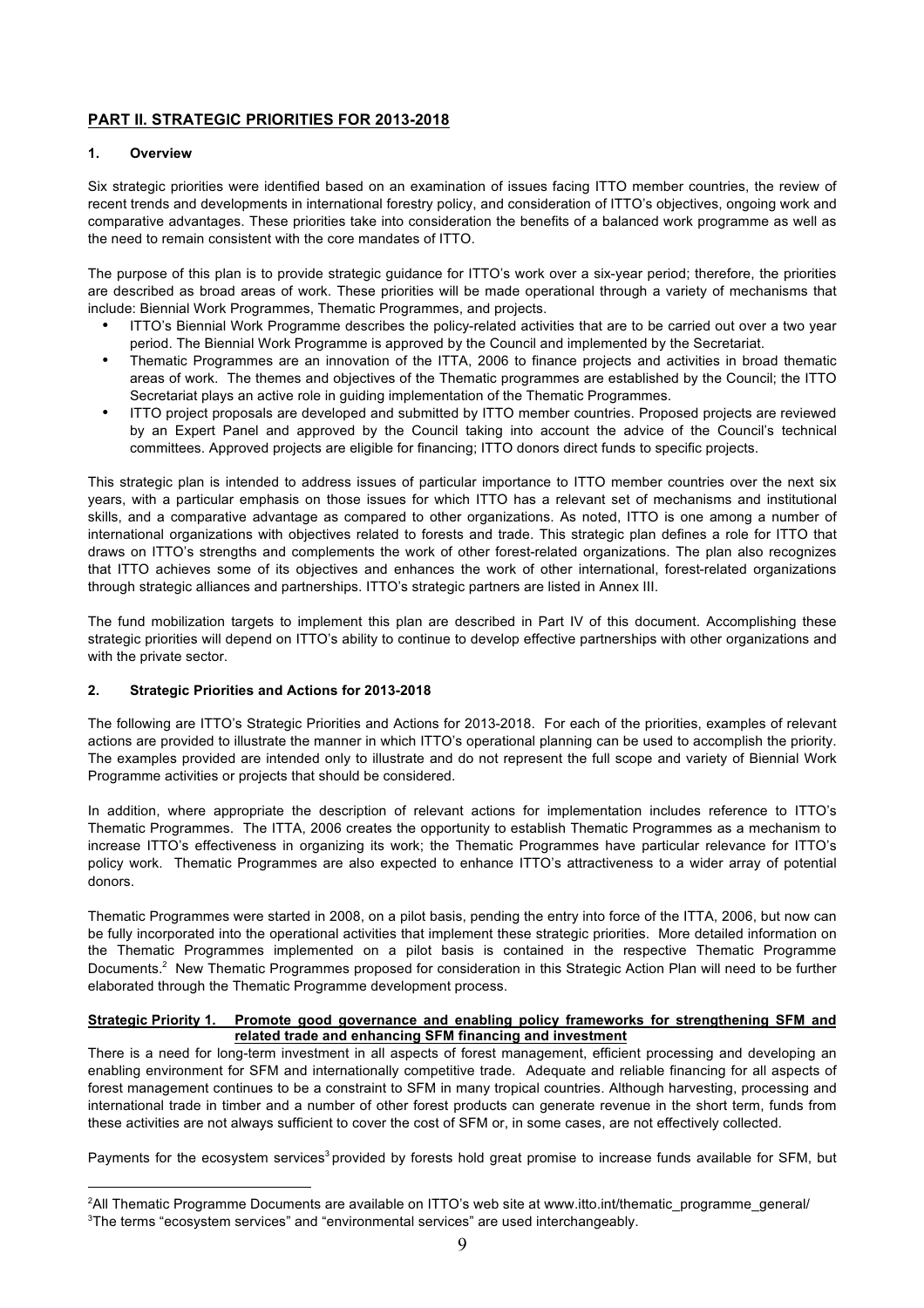also require investment, including in new institutions and market arrangements. At the same time, corruption and illegal activity undermine the economic benefits of forests to many countries. There is widespread recognition of the importance of secure, long-term tenure and the link between good forest governance and the ability to collect revenue from forest products and services and attract investment in the sector. ITTO has demonstrated an ability to develop, implement and evaluate innovative policy tools that can be applied to make progress on the intertwined challenges of SFM financing and forest governance.

Examples of specific actions to accomplish this strategic priority through the Biennial Work Programme and projects include:

- Develop approaches that increase financing from all sources for SFM and increase investment in the forest sector
- Enhance partnerships with CPF members and other organizations to further develop innovative financing plans, processes and mechanisms for financing SFM, particularly for financing for small and medium-sized forest enterprises and community-based enterprises
- Collaborate with CPF partners (World Bank and FAO) to promote the use of the framework on forest governance
- Assist ITTO members to implement the revised SFM guidelines, and develop guidelines for promoting legal and sustainable timber

Strengthening the capacity of members to improve forest law enforcement and governance, and address illegal logging and related trade in tropical timber is one of the means of achieving the objectives of the ITTA, 2006. Continued implementation of the Tropical Forest Law Enforcement and Trade (TFLET) Thematic Programme can contribute to accomplishing this strategic priority. The general objective of the TFLET Thematic Programme is to improve national forest law enforcement and governance in tropical ITTO member countries in order to enhance and diversify international trade in tropical timber from sustainably managed forests and to help alleviate poverty in those countries. Examples of relevant TFLET-supported activities include:

- Strengthening forest law compliance and governance
- Support to production and marketing of legally produced tropical timber and effective supply chain management
- Strengthening capacity of community and other small and medium-sized enterprises
- Improve international cooperation in forest law enforcement and governance

#### **Strategic Priority 2. Increase the contribution of tropical forests to national and local economies, including through international trade**

Tropical countries face a number of challenges in their efforts to maximize the economic benefits of sustainable forest management resulting from harvesting, processing and trade in timber and non-timber forest products. International markets can be a source of considerable economic benefits, but these markets are also highly competitive and subject to pronounced cycles. Forest-based communities and community enterprises, and small and medium-sized enterprises, face particular challenges, for example in gaining access to information and in meeting requirements in international markets, and need guidance and tools to enable them to succeed. Changes in consumer demands, public policies and private sector practices in many major markets for tropical forest products require investments on the part of producers and exporters in order to ensure their continuing access to markets and competitiveness.

ITTO has ongoing work to develop**,** field test and implement a variety of tools and training programmes to help community and other tropical forest-based enterprises sustainably manage resources, increase efficiency in processing and effectively market products and services. Improving the management and business skills of forest-based enterprises will provide incentives as well as financing for sustainable forest management.

Examples of specific actions to accomplish this strategic priority through the Biennial Work Programme and projects include:

- Develop, demonstrate and disseminate information on financial tools for forest-based communities and community enterprises
- Assist communities and forest-based enterprises with business skills, including marketing
- Promote understanding of new initiatives related to trade in legal and sustainable timber
- Promote complementary policies and actions on the part of consumer members

Implementation of two existing Thematic Programmes, and continued implementation of an ongoing programme to enhance capacity to meet CITES requirements can contribute to accomplishing this strategic priority.

The Community Forest Management and Enterprises (CFME) Thematic Programme seeks to contribute to poverty reduction in tropical forest areas by: (i) strengthening the ability of forest communities and smallholders to sustainably manage their tropical forest resources; and (ii) assisting community forest enterprises (CFEs) to add value to and market the products and services obtained from these resources. Examples of relevant CFME activities include:

- Strengthening of community-level capacity in sustainable forest management and adding value to the forest resource
- Strengthening of country capacity and enabling conditions in the development of community forest management and community forest enterprises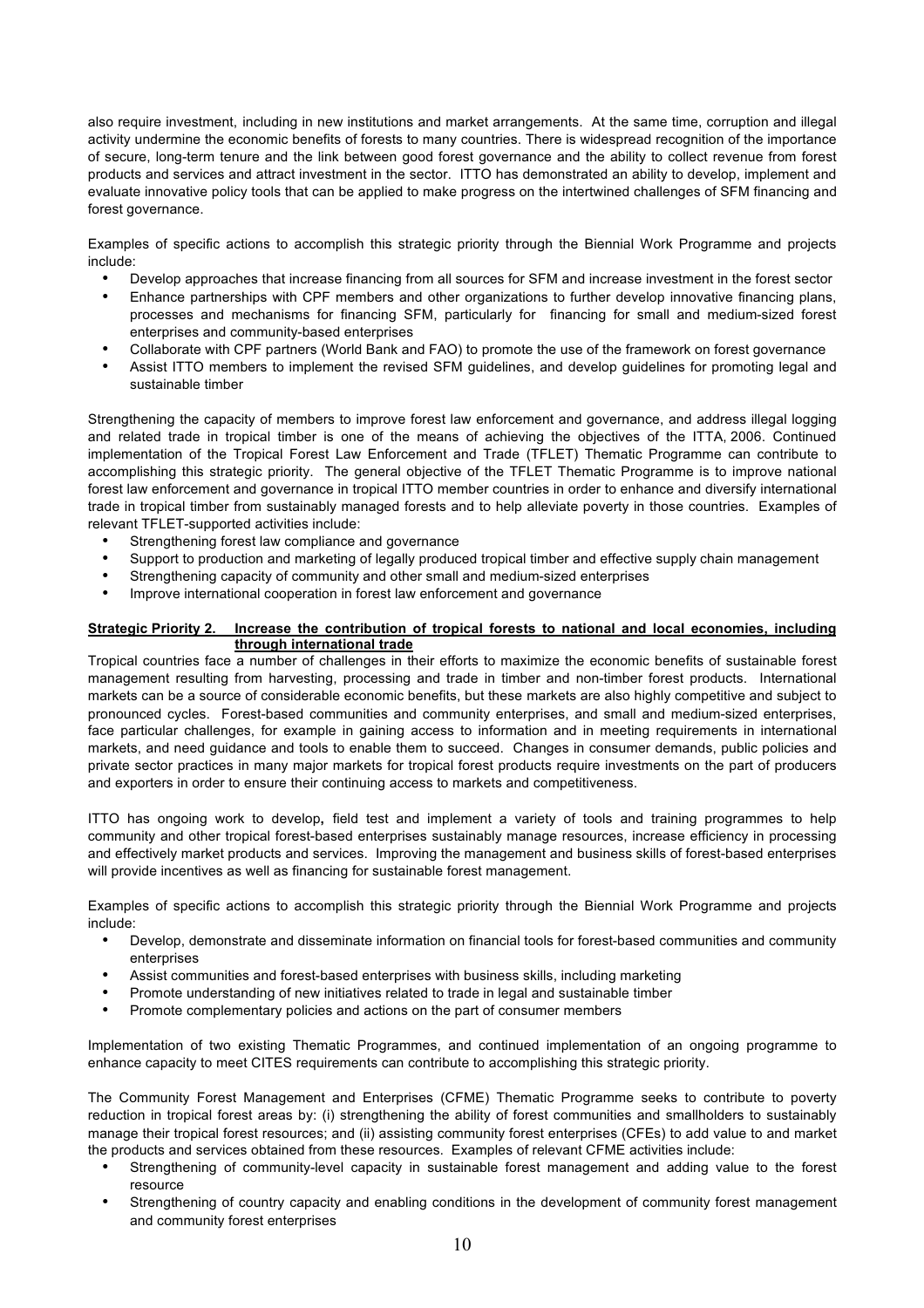• Knowledge management

Although not yet under implementation, the Industry Development and Efficiency (IDE) Thematic Programme was approved for implementation on a pilot basis and will contribute to this strategic priority. The general objective of the IDE Thematic Programme is to strengthen the capacity of tropical timber-producing countries to: (i) increase the production, further processing and trade of tropical timber and other forest products and services from sustainably managed and legally harvested forests; and (ii) improve efficiency in the processing and utilization of tropical timber and timber products and non-timber forest products (NTFPs).

Examples of specific activities to be supported under the IDE Thematic Programme include:

- Support for industrial planning, investment promotion and business development
- Development of efficient harvesting and processing technologies, including utilization of wood residues and wood wastes
- Assistance in organizing commercial supply chains and producer networks and the strengthening of relevant stakeholder associations

Efforts to assist countries meet the CITES requirements for international trade in CITES-listed timber species have yielded conservation and economic benefits. Continuing and building on the existing ITTO-CITES programme to assist ITTO members by building capacity to implement CITES obligations for tropical tree species, will also make a contribution to accomplishing this strategic priority. The ITTO-CITES programme provides assistance to national authorities to meet the scientific, administrative and legal requirements for managing and regulating trade in a number of CITES-listed, commercially valuable tree species in Asia, Latin America and Africa. The programme helps develop guidance to ensure that utilization is not detrimental to the survival of the listed species and assists members in meeting CITES requirements for international trade. Examples of specific activities include:

- Develop or improve inventories, management plans and/or non-detriment findings for species in each of the range states
- Develop co-operative and cost-effective regulatory systems for product tracking and chains of custody
- Strengthen CITES trade compliance systems through training workshops for relevant staff and capacity-building in key CITES compliance areas

#### **Strategic Priority 3. Enhance the conservation and sustainable use of biodiversity in tropical timber producing forests**

The time horizon for this Strategic Action Plan coincides with the United Nations Decade of Biodiversity. Natural tropical forests are estimated to account for up to half of the world's biodiversity; therefore, sustaining tropical forests and habitats is a critical component of broad-scale success in biodiversity conservation. In turn, sustaining tropical forest biodiversity will depend in large part on the ability to conserve or enhance biodiversity in the context of sustainably managed forests that yield products and services that also sustain forest-dependent communities. Therefore, ITTO's mandate and expertise is especially relevant to biodiversity conservation, as illustrated by the pioneering work, collaborating with others, to develop, field test and disseminate guidelines for biodiversity conservation in tropical timber producing forests. ITTO also has an ongoing work programme to guide cooperation with the Convention on Biological Diversity (CBD), based on a Memorandum of Understanding (MoU) signed in 2011.

Examples of specific actions to accomplish this strategic priority through the Biennial Work Programme and projects include:

- Further develop and disseminate guidelines for the conservation and sustainable use of biodiversity in tropical timber producing forests
- Promote regional and transboundary cooperation for biodiversity conservation and sustainable timber production

Over the course of the implementation of this plan, the Council will take actions to implement the existing MoU and work programme jointly established by ITTO and the CBD. This may include consideration of a new Thematic Programme as a means of organizing and highlighting the joint effort. Relevant objectives of the ITTO-CBD Joint Work Programme include (i) transboundary conservation of tropical forest resources; (ii) combating forest degradation and invasive alien species; (iii) biodiversity conservation in tropical production forests; and (iv) forest biodiversity and livelihoods. Examples of possible activities include:

- Enhance local capacity for biodiversity conservation in production forests
- Improve conservation and management of protected areas
- Safeguard tropical forest biodiversity in forestry interventions, including in REDD+ related projects
- Improve health and welfare of local communities and indigenous groups through biodiversity conservation and sustainable use of natural resources, including medicinal and aromatic plants

#### **Strategic Priority 4. Reduce tropical deforestation and forest degradation and enhance the provision of environmental services**

Efforts to reduce deforestation and forest degradation in developing countries and enhance the provision of environmental services of forests are now in the mainstream of both international climate change negotiations and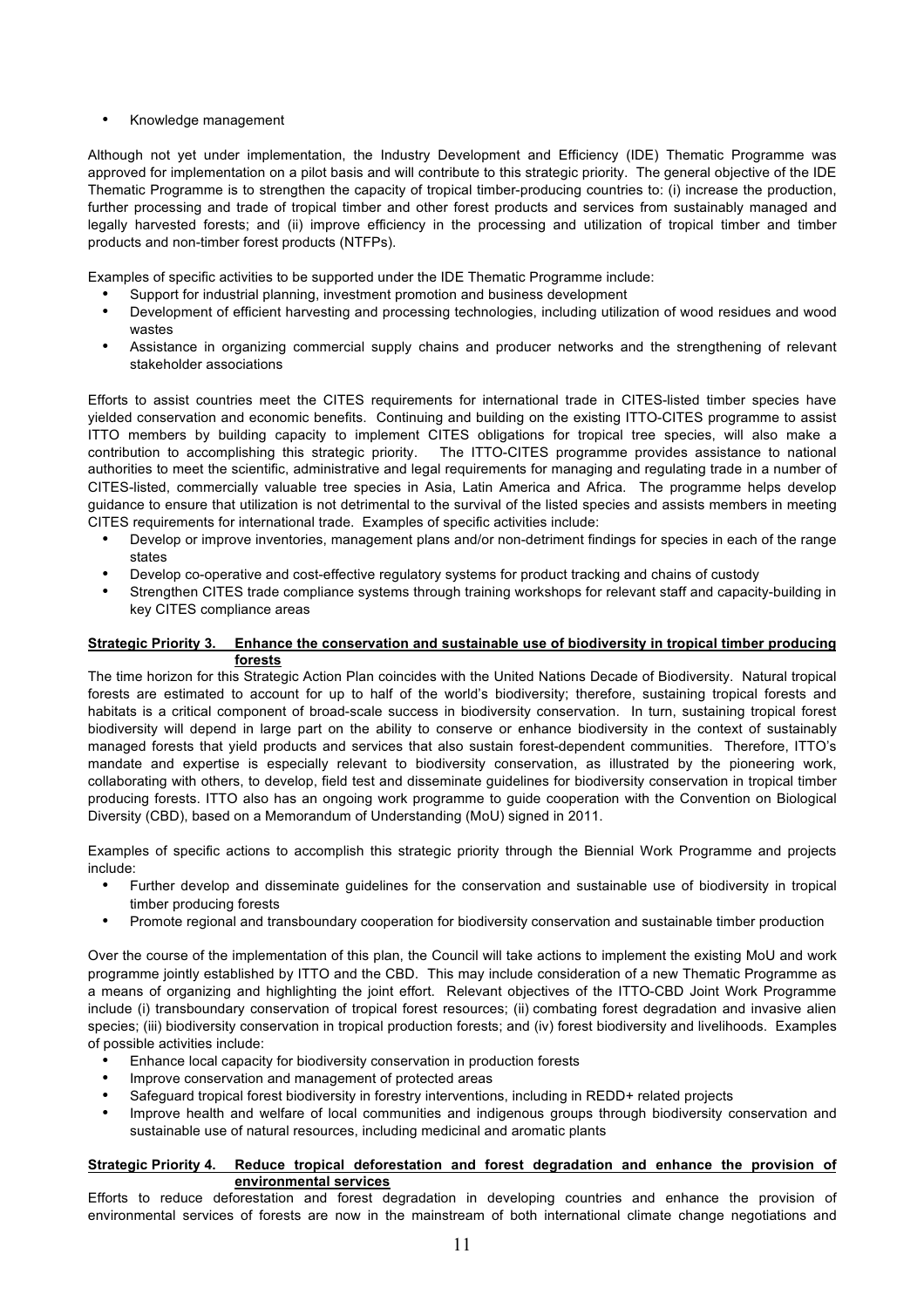national policy development in many tropical countries. The importance of tropical forests in helping to mitigate the consequences of global climate change is now well established.

ITTO can contribute critically important technical expertise to the ongoing development and implementation of programmes to provide financial resources for efforts to reduce tropical deforestation and forest degradation in the context of climate change mitigation and adaptation. In particular, ITTO can help tropical timber producing countries ensure that management to enhance climate services complements management of tropical forests for timber and nontimber forest products.

Examples of specific actions to accomplish this strategic priority through the Biennial Work Programme and projects include:

- Assist ITTO members to gain access to sources of financing for REDD+
- Assist members in developing capacity for monitoring, reporting and verification of REDD+ in the context of SFM, including social and environmental safeguards
- Assist member countries to implement mechanisms for payment of environmental services in support of SFM

Continued implementation of the Reducing Deforestation and Forest Degradation and Enhancing Environmental Services in Tropical Forests (REDDES) Thematic Programme will contribute to accomplishing this strategic priority. The objectives of the REDDES Thematic Programme are to strengthen capacity to reduce forest degradation and unplanned deforestation, maintain and enhance environmental services of forests, contribute to social and economic sustainability through forest restoration, rehabilitation and payments for environmental services, and enhance the adaptation and resilience of tropical forests to climate change. Examples of activities supported under the REDDES Thematic Programme include:

- Improving data and knowledge regarding forest environmental services and their enhancement
- Creating enabling conditions for reducing deforestation and forest degradation and establishing mechanisms for payment for environmental services
- Demonstrating successful approaches at the community or forest management unit level
- Replicating, scaling up and disseminating successful experiences, approaches and appropriate technologies

#### **Strategic Priority 5. Improve the quality and availability of information on tropical forests, forest product markets and trade**

Collecting, reporting and analyzing information on tropical forests and trade in forest products and promoting improved understanding of markets including long term trends in consumption and production is mandated by the ITTA, 2006 and is therefore a core function for ITTO. Ensuring the availability of relevant, reliable information serves the needs of the international policy dialogue, national policy makers as well as enterprises trying to be successful in competitive markets. Reliable, widely available information on production and trade is a foundation for efficient, transparent markets. In addition to supporting effective policy and market discussions for the Council, ITTO contributes critically important traderelated expertise in the context of the CPF.

There is a need for steady improvement in the quality of information, efficiency of data collection and, especially, adding value through interpretation and analysis. ITTO can inform ongoing and emerging policy discussions through, for example: information on market conditions for tropical timber and other tropical forest products; the environmental benefits of sustainably harvested tropical timber; and the role of forest industries and products in a "green economy."

Examples, of specific actions to accomplish this strategic priority through the Biennial Work Programme and projects include:

- Conduct studies, disseminate information and provide regular reports on conditions in tropical forests and markets for tropical forest products
- Assist members in improving quality of timber and non timber information collected and reported
- Build capacity of member countries for data analysis and policy formulation
- Develop partnerships with other organizations to collect forest and trade data and further harmonize information

Continued implementation of the Trade and Market Transparency (TMT) Thematic Programme will contribute to accomplishing this strategic priority. The general objectives of the TMT Thematic Programme are to: (i) increase the capacity of producer member countries to develop and employ market intelligence and marketing skills; and (ii) improve market transparency through improved data and analysis. Examples of activities supported under the TMT Thematic Programme include:

- Strengthening of information systems
- Improvement of market transparency
- Facilitation of market access and trade development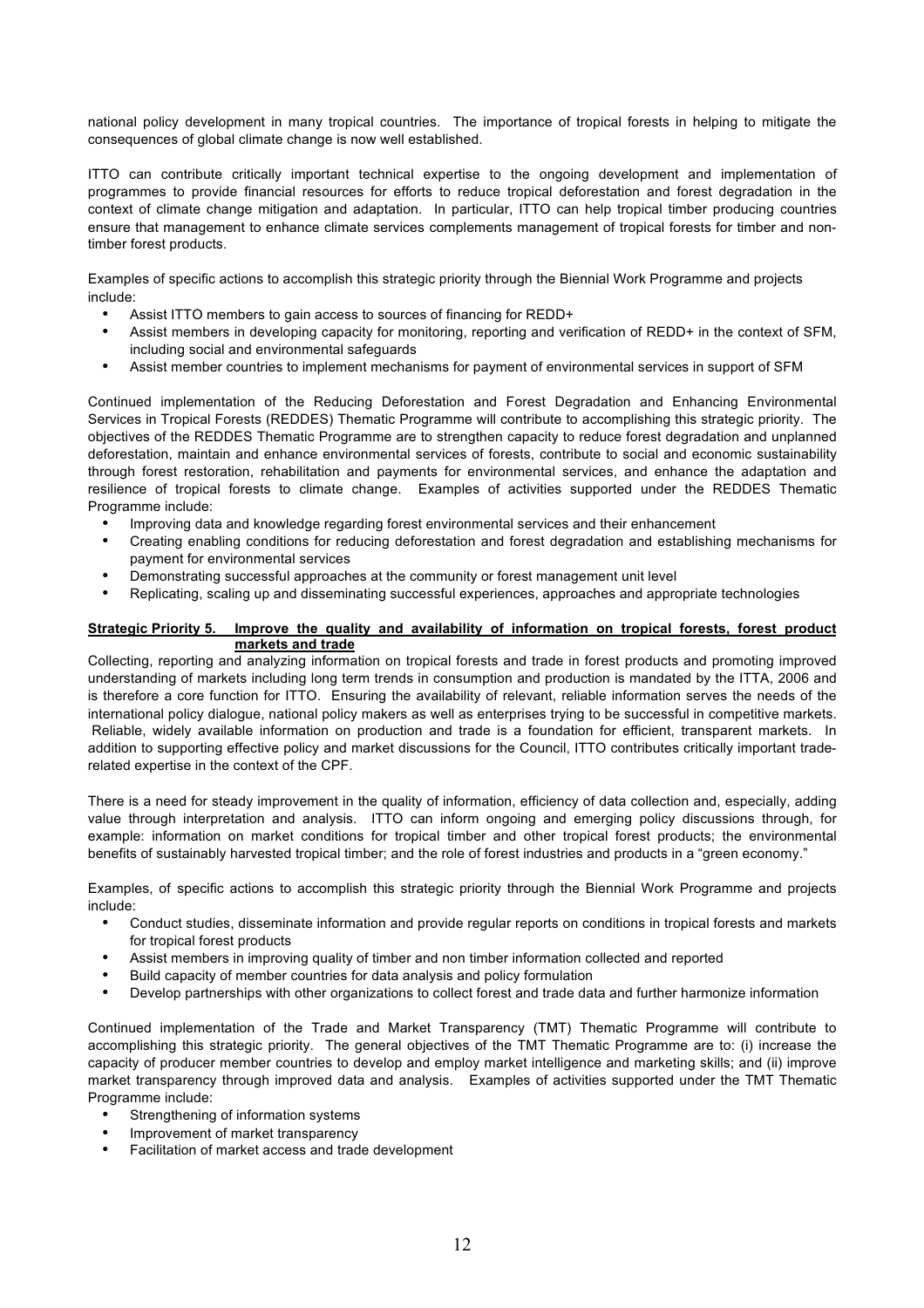#### **Strategic Priority 6. Build and develop human resource capacity to implement SFM and increase trade in forest goods and services from sustainably managed forests**

ITTO is, at its core, an organization that generates and disseminates knowledge and assists members to build capacity to address complex, forest-related problems. Human resource development is the essential component of that capacity and is therefore a critical element of success in implementing SFM and assisting members in developing efficient, competitive industries that can compete successfully in international markets utilizing sustainably managed forest resources. Building human resource capacity is, in many respects, an overarching priority that will be reflected in efforts to accomplish all of the priorities of this Strategic Action Plan.

Examples of specific actions to accomplish this strategic priority through the Biennial Work Programme and projects include:

- Continue and expand the ITTO Fellowship programme
- Provide assistance to national and regional institutions for training,
- Develop cooperation with international organizations in enhancing training and outreach related to SFM
- Assisting members to support research and development
- Assist members to engage in the transfer of forest management and trade related expertise and technology, including south-south, north –south and triangular cooperation
- Enhanced ITTO communication and outreach efforts
- Strengthen involvement of stakeholders in the work and activities of the ITTO through CSAG and TAG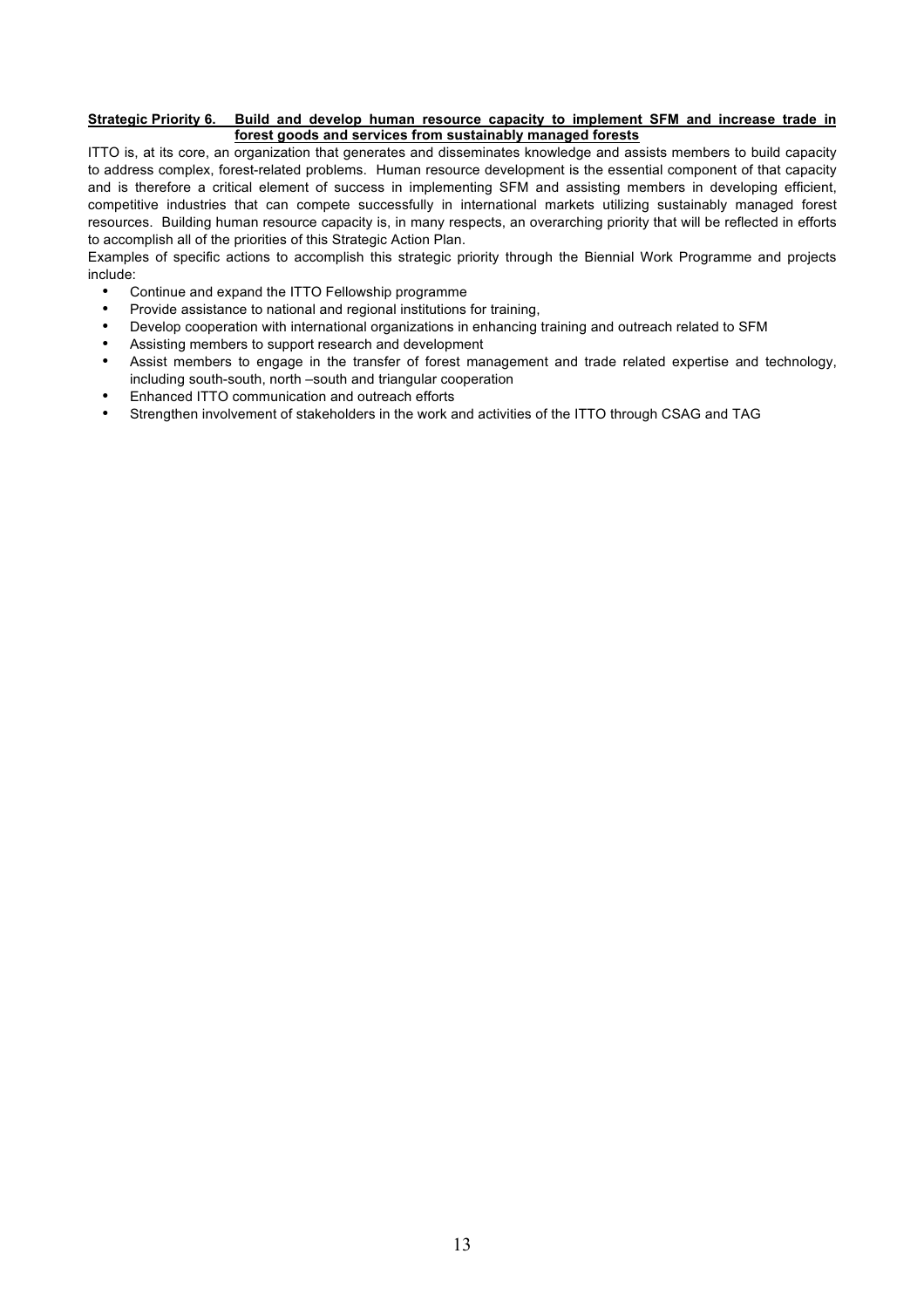#### **PART III. EXPECTED OUTCOMES, INDICATORS AND MONITORING**

#### **1. Overview**

This is a broad, strategic plan designed to describe ITTO's efforts to address large, complex problems. ITTO's contribution is intended to be, in most instances, initial development and field testing of policies, guidelines and practices that must be subsequently adopted and widely implemented by national and local governments, the private sector and others in order to achieve the objectives of sustainably managed tropical forests and expanded and diversified trade in tropical timber from legally harvested and sustainably managed forests. As a consequence, it is challenging to directly link the specific actions and measureable inputs (such as capacity building projects , guidelines, studies, workshops, etc.) to the intended results and expected outcomes (such as improved forest governance, increased trade and employment in forest-based communities, slowing biodiversity loss, etc.).

In addition, because ITTO depends almost entirely on voluntary contributions for its work programmes, there is some degree of unpredictability and inevitable variability in the Organization's finances. In the absence of a dedicated and predictable source of financing, ITTO relies on the importance of its work and quality of its performance to attract funding year after year. One measure of success is that over the past 25 years ITTO has succeeded in attracting more than USD 300 million in voluntary contributions for projects and policy work in tropical forests.

Although it is an increasingly competitive environment for the sources of financing that ITTO has traditionally relied on, this plan has been prepared with the expectation that ITTO will continue to be seen by the donor community as an effective, efficient way to pursue trade, conservation and sustainable development goals related to tropical forests. Evidence that thematic approaches, now fully integrated into this plan and the Organization's work, may succeed in attracting additional funds, as well as funds from new sources, supports this optimism. Nevertheless, ITTO's ability to achieve the scope of work described in this Strategic Action Plan is contingent on the continued availability of financial resources from voluntary contributions.

#### **2. Expected Outcomes and Indicators**

Despite the challenges to directly link ITTO's actions to the intended results, it is possible to identify a selection of expected outcomes associated with each strategic priority; these expected outcomes can then be linked to measurable indicators. Table 1 displays expected outcomes for each strategic priority.

Table 1 also displays measurable indicators for each strategic priority. Although some indicators are closely related to one (or more) of the expected outcomes, the indicators are not intended to be used to measure the outcomes in discrete categories. Some indicators are relevant for more than one of the strategic priorities. Therefore, the indicators are provided as relevant measures that, taken as a set, can be used to assess change related to the priorities over the period of plan implementation. Indicators will be refined over time in the light of experience and subsequent review.

#### **3. Monitoring**

The implementation of this strategic plan will be through the Biennial Work Programmes, Thematic Programmes and projects. The Council will also consider conducting a mid-term review of Strategic Action Plan implementation using the indicators in Table 1 as a guide. The tools for monitoring this plan are the mechanisms by which the Council monitors and reviews the operational aspects of the Organization's work, for which the strategic priorities provide a context and reference. These monitoring tools include: biennial development of work programmes; annual review of Biennial Work Programme implementation; and annual review of the Thematic Programmes. In the case of Thematic Programmes, the Thematic Programme Advisory Committees review implementation at least annually and the results are reported to the Council by the Secretariat. The Council monitors all Thematic Programmes at annual Council sessions and can regularly assess their contribution to both their thematic objectives as well as these strategic priorities. Success in attracting the voluntary contributions needed to implement this plan will provide a further mechanism for monitoring the plan.

For projects, members have a semi-annual opportunity to consider the advice contained in Expert Panel review of proposals, one element of which is consistency with the Action Plan. In addition, through the Technical Committees the Council conducts an annual review of the Organization's project work. This review includes projects under implementation as well as an ex-post evaluation of completed projects, both of which can explicitly consider the contribution to addressing the strategic priorities. Project design should make use of the indicators in Table 1 as appropriate.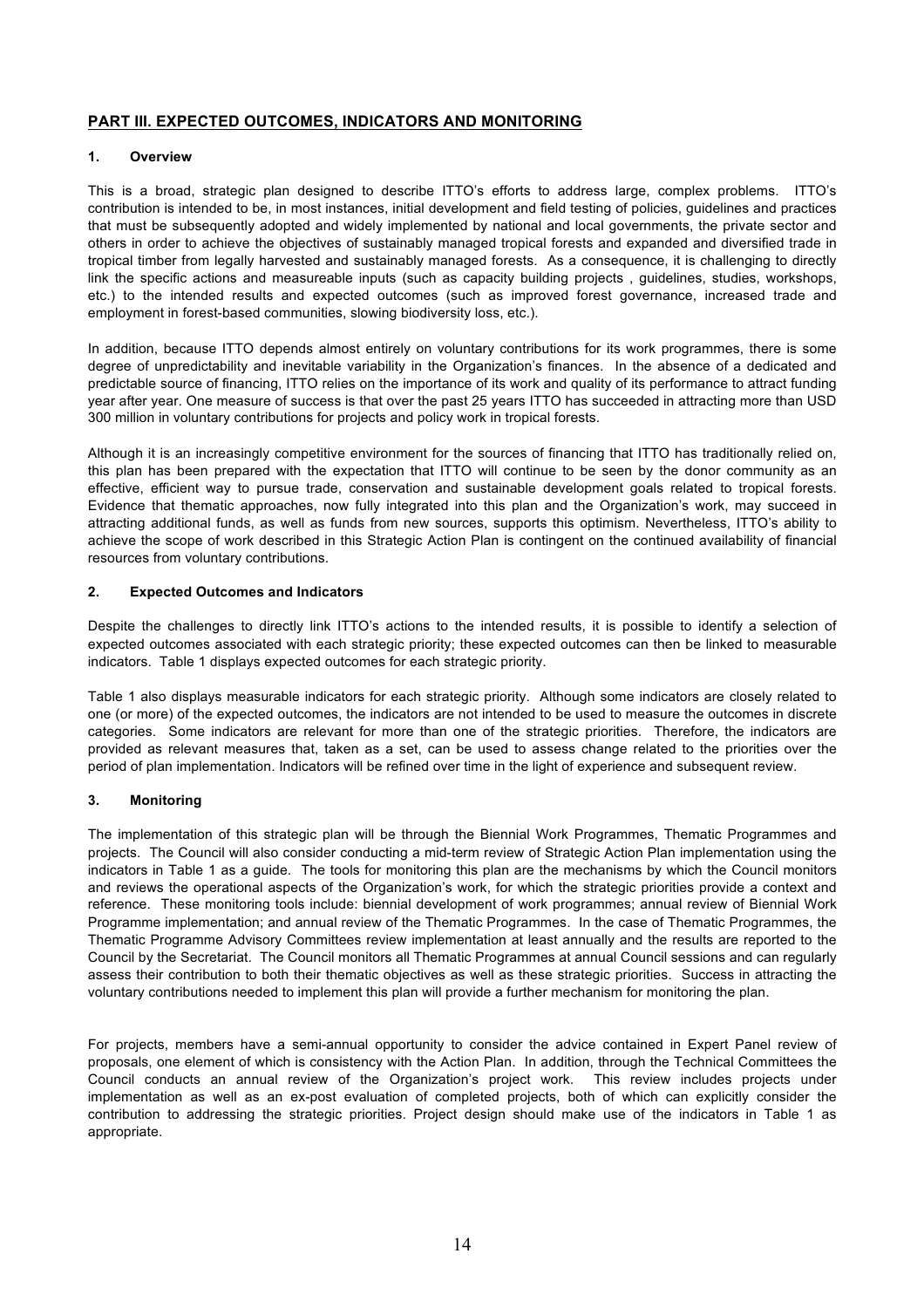#### **Table 1. Expected Outcomes and Illustrative Indicators**

| <b>Strategic Priority</b>                                                                                                                                            | <b>Expected Outcomes</b>                                                                                                                                                                                                                                                                                                                                                                                                                                                                                                                                                                                                                                                                                                                                      | <b>Illustrative Indicators</b>                                                                                                                                                                                                                                                                                                                                                                                                                                                                                                                                    |
|----------------------------------------------------------------------------------------------------------------------------------------------------------------------|---------------------------------------------------------------------------------------------------------------------------------------------------------------------------------------------------------------------------------------------------------------------------------------------------------------------------------------------------------------------------------------------------------------------------------------------------------------------------------------------------------------------------------------------------------------------------------------------------------------------------------------------------------------------------------------------------------------------------------------------------------------|-------------------------------------------------------------------------------------------------------------------------------------------------------------------------------------------------------------------------------------------------------------------------------------------------------------------------------------------------------------------------------------------------------------------------------------------------------------------------------------------------------------------------------------------------------------------|
| 1. Promote good<br>governance and<br>enabling policy<br>frameworks for<br>strengthening SFM<br>and related trade and<br>enhancing SFM<br>financing and<br>investment | Better managed forest sector with<br>$\bullet$<br>increased access to financing and<br>investments<br>Increased forest area that is managed<br>$\bullet$<br>sustainably and legally harvested<br>Improvement in good governance and<br>$\bullet$<br>effectiveness of forest law enforcement<br>Reduction in illegal logging<br>$\bullet$                                                                                                                                                                                                                                                                                                                                                                                                                      | FAO-PROFOR indicators of forest<br>$\bullet$<br>qovernance<br>Amount of investment in the sector<br>$\bullet$<br>(DDI/FDI)<br>Resources for implementation of SFM<br>$\bullet$<br>Number of countries with policy<br>framework and legislation that is<br>consistent with ITTO Objectives.<br>Member countries implementing policy<br>framework to promote SFM<br>Increased trade in verified legally<br>harvested timber<br><b>ITTO indicators for SFM</b><br>$\bullet$<br>Forest area under management plans<br>Forest area under SFM<br>Forest area certified  |
| 2. Increase the<br>contribution of<br>tropical forests to<br>national and local<br>economies including<br>through international<br>trade                             | Increased contribution of the forest sector<br>$\bullet$<br>to the national and/or local economies of<br>tropical countries<br>Improved livelihoods and employment of<br>$\bullet$<br>local and indigenous communities<br>Improved access to international markets<br>$\bullet$<br>for small and medium sized enterprises<br>and community enterprises<br>Increase in diversity and quantity of<br>efficiently produced value-added products<br>from sustainably managed forests<br>Increased competitiveness and market<br>$\bullet$<br>access for tropical timber<br>Increased consistency and compatibility<br>among systems to provide assurance of<br>legality and sustainability for tropical<br>timber<br>Increased contribution of NTFPs<br>$\bullet$ | Value of exports of tropical forest<br>$\bullet$<br>products<br>Quantity of tropical timber exports<br>$\bullet$<br>recognized as originating from<br>sustainably managed forests<br>Employment and value added in further<br>$\bullet$<br>processing in producer member countries<br>Diversity and quantity of value added<br>forest products<br>Value of NTFPs produced<br>Income of local and indigenous<br>$\bullet$<br>communities<br>Number of commercial timber species<br>and non timber tropical forest species<br>listed in CITES Appendices II and III |
| 3. Enhance the<br>conservation and<br>sustainable use of<br>biodiversity in tropical<br>timber producing<br>forests                                                  | Conservation and sustainable use of<br>$\bullet$<br>biodiversity in tropical timber producing<br>forests is maintained and enhanced<br>through SFM practices<br>Trade and utilization of timber and non<br>$\bullet$<br>timber tropical forest species is consistent<br>with their conservation<br>Business models supporting the<br>$\bullet$<br>conservation and sustainable use of<br>tropical forest biodiversity                                                                                                                                                                                                                                                                                                                                         | Rate of loss of forest-based habitats<br>Area of restored forest habitats<br>Area of forest degraded habitats<br>Number of commercial timber species<br>and non timber tropical forest species<br>listed in CITES<br>Appendix I<br>Number of partnerships developed for<br>$\bullet$<br>biodiversity conservation<br>Extent of protected forest areas<br>Extent of timber production forests<br>incorporating biodiversity conservation<br>areas                                                                                                                  |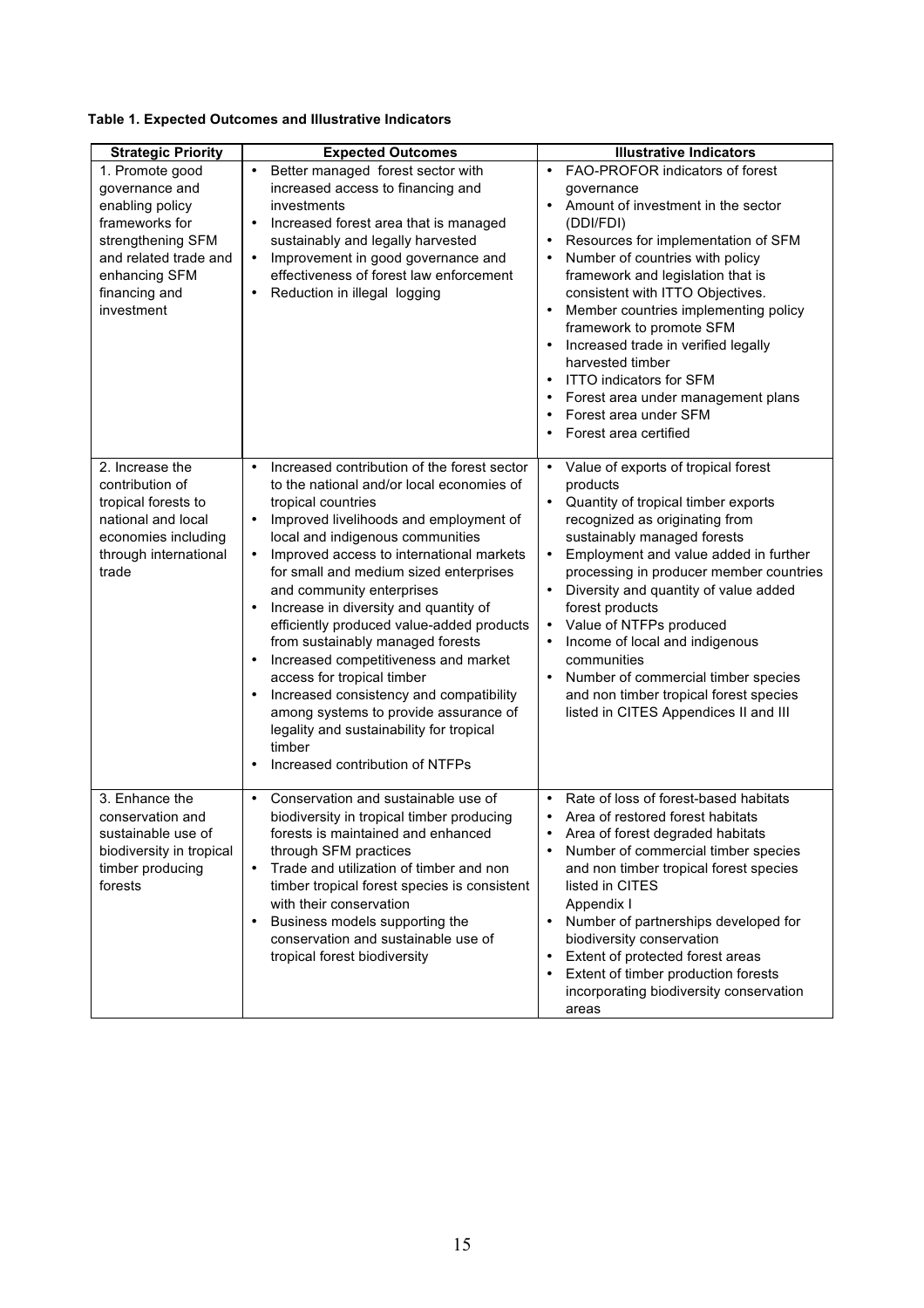| 4. Reduce tropical<br>deforestation and<br>forest degradation and<br>enhance provision of<br>environmental services                                                 | Increase in the capacity of members to<br>$\bullet$<br>address climate change adaptation and<br>mitigation through SFM<br>Financial support for SFM is increased by<br>$\bullet$<br>payments for the environmental services<br>of tropical forests<br>Increase in area of forest under SFM and<br>$\bullet$<br>use of ITTO guidelines and C&I<br>Increase in income generation based on<br>$\bullet$<br>forest related environmental services and<br>other forest outputs                                                                                                                                                                                       | Number of member countries with<br>forest policy framework for climate<br>change mitigation and adaptation<br>Number of countries with initiatives in<br>$\bullet$<br>place for payments for environmental<br>services or similar mechanisms                                                                                                                                                               |
|---------------------------------------------------------------------------------------------------------------------------------------------------------------------|-----------------------------------------------------------------------------------------------------------------------------------------------------------------------------------------------------------------------------------------------------------------------------------------------------------------------------------------------------------------------------------------------------------------------------------------------------------------------------------------------------------------------------------------------------------------------------------------------------------------------------------------------------------------|------------------------------------------------------------------------------------------------------------------------------------------------------------------------------------------------------------------------------------------------------------------------------------------------------------------------------------------------------------------------------------------------------------|
| 5. Improve the quality<br>and availability of<br>information on tropical<br>forests, forest product<br>markets and trade                                            | Information on tropical forests, production<br>$\bullet$<br>of timber and non timber forests products<br>and trade is accurate and widely<br>available<br>Accurate information is used by ITTO<br>$\bullet$<br>members in policy making, forest<br>management, market development and<br>investment promotion<br>Improved use of ITTO data by other<br>institutions and processes                                                                                                                                                                                                                                                                               | Number of ITTO members providing<br>timely, accurate data<br>Coverage and accessibility of ITTO<br>$\bullet$<br>databases<br>Number of countries using information<br>$\bullet$<br>for policy, market development and<br>investment promotion                                                                                                                                                              |
| 6. Build and develop<br>human resource<br>capacity to implement<br>SFM and increase<br>trade in forest goods<br>and services from<br>sustainably managed<br>forests | Public institutions, communities and<br>$\bullet$<br>commercial entities have adequate<br>forest management, planning, policy and<br>business skills needed to implement SFM<br>and engage in international trade<br>Increase in the awareness of the<br>$\bullet$<br>contribution of SFM to economies<br>Local communities are informed and able<br>$\bullet$<br>to participate in SFM policy development<br>and related activities<br>Increase in exchange of experiences,<br>knowledge innovations in SFM, and<br>promotion of trade and timber processing<br>among members<br>Better collaboration between private<br>$\bullet$<br>sector and civil society | Number of individuals receiving training<br>$\bullet$<br>or education<br>Number of trained individuals per<br>hectare of forest per country<br>Increase in number of innovations in<br>$\bullet$<br>member countries<br>Number of stakeholders participating in<br>$\bullet$<br>SFM policy development processes<br>Number of visitors to ITTO's website<br>Number of websites linked to ITTO's<br>website |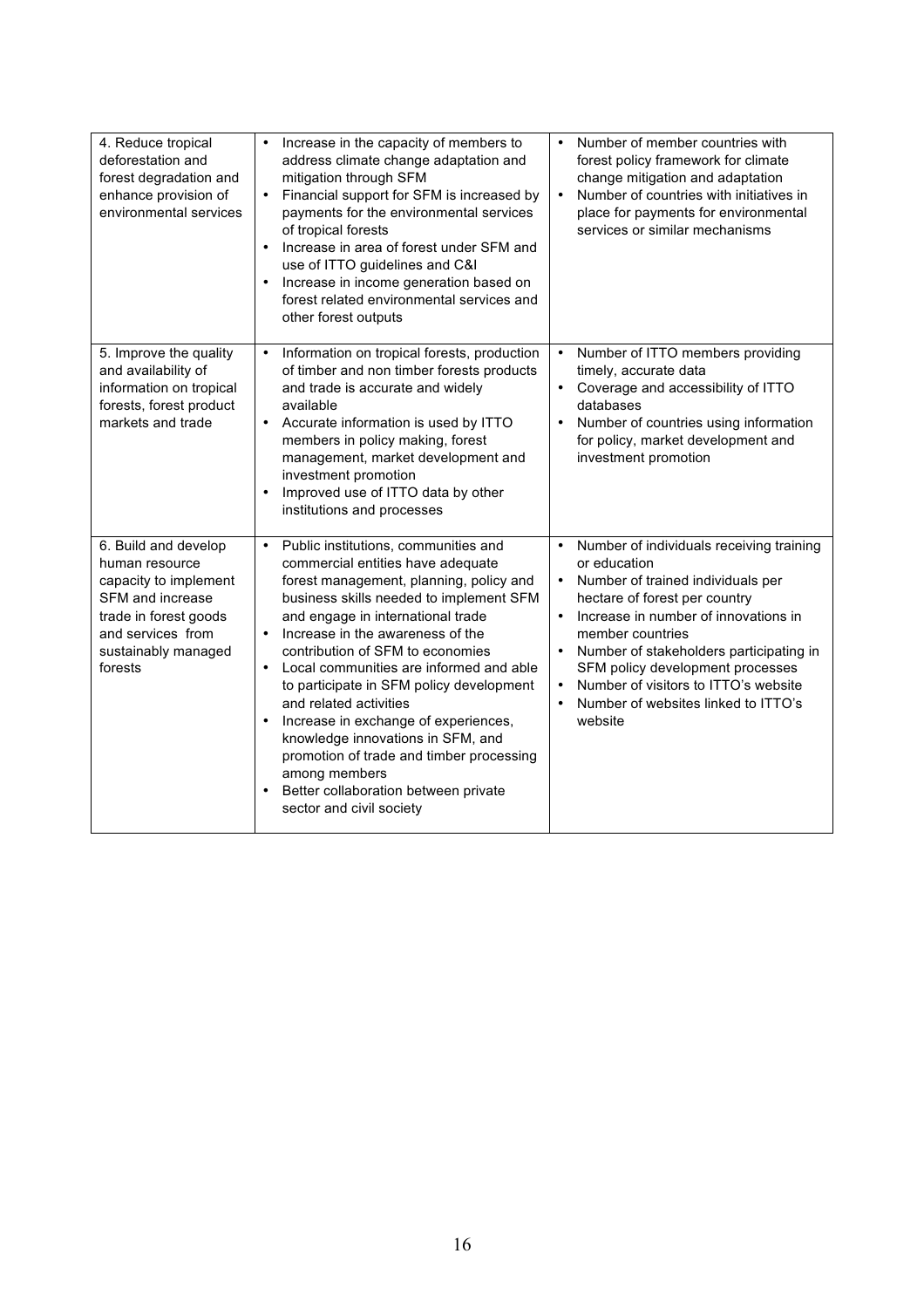#### **PART IV. FINANCIAL RESOURCE REQUIREMENTS FOR ACCOMPLISHING THE STRATEGIC PRIORITIES**

As noted, ITTO relies in voluntary contributions for nearly all of its work.<sup>4</sup> Therefore, the success of this plan will depend on the ability to mobilize funding from all sources Over the past 25 years, ITTO has demonstrated an ability to attract high levels of voluntary funding, based in large part on recognition of success on the ground. This plan is designed to build on that experience. In the last decade, however, ITTO has faced a number of financial challenges resulting from increased competition for forest-related development assistance funds. Resources available to the organization have not been adequate to fully fund the programmes and activities that support capacity building among ITTO producer member countries.

The indicative targets for funds mobilization are shown in Table 2. These targets display the scale of ITTO's ambitions across all priorities over the time horizon of the plan; the targets also reveal information on the relative scale of effort (and therefore relative importance) for each of the priorities. Table 2 also displays an indicative distribution across the three implementation approaches (Biennial Work Programmes, Thematic Programmes or projects). This information is also intended to help ensure integration of the three modalities for implementation (Biennial Work Programmes, Thematic Programmes and project work) in implementation of the Strategic Action Plan.

The fund mobilization targets were developed taking into consideration recent trends in financing the work of the Organization. The column totals in Table 2 correspond to the general level of recent Biennial Work Programmes, the indicative budgets for the Thematic Programmes implemented on a pilot basis, as well as the average amount of financing that has been available for ITTO's project work over the past decade. It should be noted that the division between funding mechanisms in Table 2 is based on these historical trends and may change in the future, however, the overall balance of funding between each strategic priority should be maintained to the extent possible.

| Priority                                                               | <b>Biennial Work</b><br>Programmes <sup>2</sup> | <b>Thematic</b><br>Programmes $3$ | Projects $4$ | <b>Total</b> |
|------------------------------------------------------------------------|-------------------------------------------------|-----------------------------------|--------------|--------------|
| 1. Promote good governance and enabling policy                         |                                                 |                                   |              |              |
| frameworks for strengthening SFM and related                           | 5                                               | <b>TFLET: 25</b>                  | 10           | 40           |
| trade and enhancing SFM financing and investment                       |                                                 |                                   |              |              |
| 2. Increase contribution of tropical forests to                        |                                                 | <b>CFME: 20</b>                   |              |              |
| national and local economies, including through<br>international trade | 15                                              | <b>IDE: 15</b>                    | 5            | 55           |
| 3. Enhance the conservation and sustainable use                        |                                                 |                                   |              |              |
| of biodiversity in tropical timber producing forests                   | 4                                               |                                   | 13           | 17           |
| 4. Reduce tropical deforestation and forest                            |                                                 |                                   |              |              |
| degradation and enhance the provision of                               | 5                                               | REDDES: 20                        | 3            | 28           |
| environmental services                                                 |                                                 |                                   |              |              |
| 5. Improve the quality and availability of information                 | 10                                              | <b>TMT: 15</b>                    | 5            | 30           |
| on tropical forests, forest product markets and trade                  |                                                 |                                   |              |              |
| 6. Build and develop human resource capacity to                        |                                                 |                                   |              |              |
| implement SFM and increase trade in forest goods                       | 10                                              |                                   | 20           | 30           |
| and services from sustainably managed forests                          |                                                 |                                   |              |              |
| Total:<br>2013-2018                                                    | 49                                              | 95                                | 56           | 200          |

| Table 2. Fund Mobilization Targets (million US\$) to Accomplish ITTO's Strategic Priorities, 2013-2018 <sup>1</sup> |  |  |
|---------------------------------------------------------------------------------------------------------------------|--|--|
|                                                                                                                     |  |  |

<sup>3</sup>Assumes that existing Thematic Programmes will be extended.

 $\overline{a}$ 

4 Projects developed and implemented through the "regular" project cycle. The funding target for Strategic Priority 3 includes expanded funding for ITTO's biodiversity-related work.

<sup>1</sup> Based on voluntary contributions; does not include expenditures for the administrative budget funded through assessed contributions. 2 Assumes there will be three Biennial Work Programmes over the duration of this Strategic Action Plan. The funding target for Strategic Priority 2 includes expanded funding for ITTO's CITES-related work.

<sup>4</sup> Funding for the Secretariat and a small number of "core operational activities" is included in the organization's assessed budget.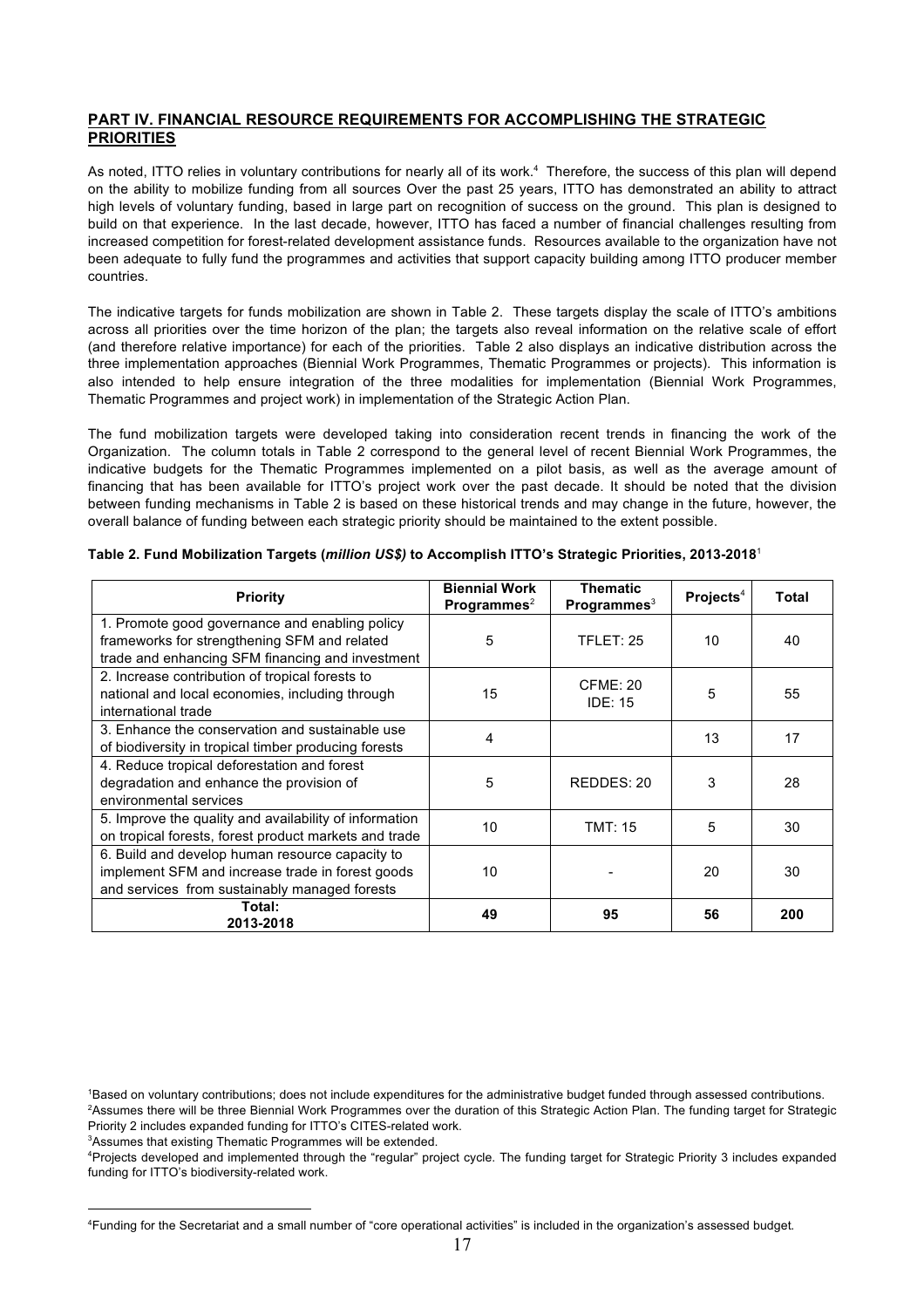#### **ANNEX I**

## **ITTA, 2006 Objectives and Means of Achieving the Objectives<sup>5</sup>**

The objectives of the International Tropical Timber Agreement, 2006 (hereinafter referred to as "this Agreement") are:

- to promote the expansion and diversification of international trade in tropical timber from sustainably managed and legally harvested forests; and
- to promote the sustainable management of tropical timber producing forests
- by:
	- (a) Providing an effective framework for consultation, international cooperation and policy development among all members with regard to all relevant aspects of the world timber economy;
	- (b) Providing a forum for consultation to promote non-discriminatory timber trade practices;
	- (c) Contributing to sustainable development and to poverty alleviation;
	- (d) Enhancing the capacity of members to implement strategies for achieving exports of tropical timber and timber products from sustainably managed sources;
	- (e) Promoting improved understanding of the structural conditions in international markets, including long-term trends in consumption and production, factors affecting market access, consumer preferences and prices, and conditions leading to prices which reflect the costs of sustainable forest management;
	- (f) Promoting and supporting research and development with a view to improving forest management and efficiency of wood utilization and the competitiveness of wood products relative to other materials, as well as increasing the capacity to conserve and enhance other forest values in timber producing tropical forests;
	- (g) Developing and contributing towards mechanisms for the provision of new and additional financial resources with a view to promoting the adequacy and predictability of funding and expertise needed to enhance the capacity of producer members to attain the objectives of this Agreement;
	- (h) Improving market intelligence and encouraging information sharing on the international timber market with a view to ensuring greater transparency and better information on markets and market trends, including the gathering, compilation and dissemination of trade related data, including data related to species being traded;
	- (i) Promoting increased and further processing of tropical timber from sustainable sources in producer member countries, with a view to promoting their industrialization and thereby increasing their employment opportunities and export earnings;
	- (j) Encouraging members to support and develop tropical timber reforestation, as well as rehabilitation and restoration of degraded forest land, with due regard for the interests of local communities dependent on forest resources;
	- (k) Improving marketing and distribution of tropical timber and timber product exports from sustainably managed and legally harvested sources and which are legally traded, including promoting consumer awareness;
	- (l) Strengthening the capacity of members for the collection, processing and dissemination of statistics on their trade in timber and information on the sustainable management of their tropical forests;
	- (m) Encouraging members to develop national policies aimed at sustainable utilization and conservation of timber producing forests, and maintaining ecological balance, in the context of the tropical timber trade;
	- (n) Strengthening the capacity of members to improve forest law enforcement and governance, and address illegal logging and related trade in tropical timber;
	- (o) Encouraging information sharing for a better understanding of voluntary mechanisms such as, inter alia, certification, to promote sustainable management of tropical forests, and assisting member s with their efforts in this area;
	- (p) Promoting access to, and transfer of, technologies and technical cooperation to implement the objectives of this Agreement, including on concessional and preferential terms and conditions, as mutually agreed;
	- (q) Promoting better understanding of the contribution of non-timber forest products and environmental services to the sustainable management of tropical forests with the aim of enhancing the capacity of members to develop strategies to strengthen such contributions in the context of sustainable forest management, and cooperating with relevant institutions and processes to this end;
	- (r) Encouraging members to recognize the role of forest -dependent indigenous and local communities in achieving sustainable forest management and develop strategies to enhance the capacity of these communities to sustainably manage tropical timber producing forests; and
	- (s) Identifying and addressing relevant new and emerging issues.

 $\overline{a}$ 

<sup>5</sup> This is the complete text of Article 1 of the ITTA, 2006.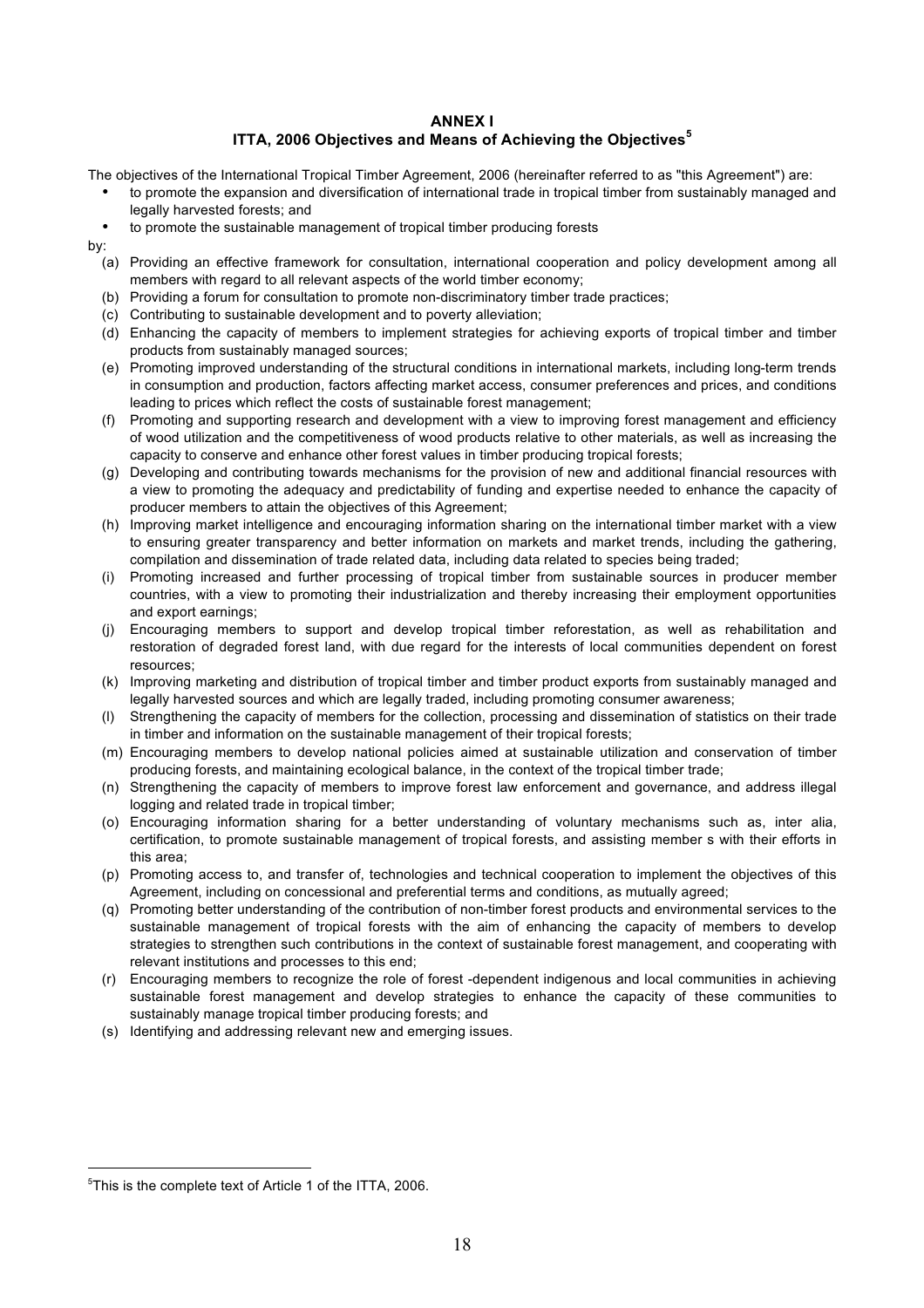#### **ANNEX II Highlights of ITTO's Recent Policy Work**

#### **Forests and Climate Change**

Since 2008, the Council has continued to monitor developments and discussions at the UNFCCC and their implications for tropical forests and the world tropical timber economy. In May 2008 an Expert meeting on advancing climate change through SFM of tropical forests was held in Yokohama. The ITTO in collaboration with other CPF members have organized "Forest Days" at the UNFCCC conferences to create a platform to share experiences and knowledge with the view to raising awareness of the role forests play in mitigating and adapting to climate change. The Forest Days also provided the opportunity for forests to remain high on the global agenda and discussions at UNFCCC. During the period of the ITTO Action Plan 2008-2011 CPF members developed the CPF strategic framework for forests and climate change.

At the UNFCCC Conference of parties (COP 16) held in Cancun, Mexico, Parties agreed on the need for financial support for developing countries to halt and reverse forest cover and carbon loss through the development of a:

- National strategy for REDD+;<br>• National farest reference layer
- National forest reference level;<br>• Robust and transparent monito
- Robust and transparent monitoring system; and
- System for providing information on how safeguards are being addressed.

A Green Climate Fund has been established (arising out of decisions at COP 17– Durban, South Africa) as the operating instrument of the Convention with the understanding that the architecture for the Fund will be agreed upon at COP 18. The objectives of the Green Climate Fund include:

- Making significant contributions to the global efforts at combating climate change;
- Promoting development through low emission and climate efficient activities by providing support to developing countries; and
- Making available, new, additional, adequate and predictable financial resources to developing countries in order to optimize impacts from adaptation and mitigation measures.

#### **ITTO Objective 2000**

Objective 2000 reaffirms the Council's "full commitment to moving as rapidly as possible towards achieving exports of tropical timber and timber products from sustainably managed sources". The International Tropical Timber Council's Decision 2(XXIX) requested the Organization's Executive Director to render assistance, on request, to producer member countries to identify, in each country, those factors which most severely limit progress towards achieving the ITTO Objective 2000 and SFM and to formulate an action plan to overcome these constraints. To date, 23 member countries have benefited from these ITTO diagnostic missions.

#### **Criteria and Indicators**

Under the Yokohama Action Plan, 20 national training workshops were held to introduce the ITTO C&I to key stakeholders, with each workshop engaging 30–50 participants each. A revised and simplified ITTO C&I, including national and forest management unit-level formats for reporting, was adopted and published in 2005. This framework is now used by producer member countries in reporting, assessing and monitoring progress towards SFM. A manual for forest auditing using C&I has been drafted and pilot-tested at the forest management unit level in Africa, Latin America and Asia/Pacific.

ITTO continues to support producer member countries in the preparation of baseline and updated national reports on progress towards SFM based on the C&I. In this regard ITTO is working with the Montréal Process, Forest Europe and the FAO to enhance streamlining of international reporting on forest related issues and promote the global recognition of C&Is and their relevance for environmental and sustainable development activities.

#### **Strengthening Policies and Opportunities for Forest Investment**

ITTO has continued to promote investment in tropical forests through international, regional and national workshops/meetings. These workshops/meetings have identified opportunities for investment in tropical forests, and proposed ways to overcome the barriers and risks involved in viable investment opportunities. In 2008 and 2009, national forums were organized in Bolivia, Congo, Philippines and Ecuador. These meetings brought together participants from different sectors, including the private sector, banks, forest industries, forest communities and concessionaires, governments, and NGOs. Recommendations included: the need to create an enabling environment for investment (secure land tenure, strengthened governance, less complex and more equitable taxation), linking forestry operations to capital markets (developing better business skills, managing forests to include NTFPs and PES, improving marketing of forest products, developing risk insurance mechanisms, promoting access to credit for small and medium enterprises).

#### **Forest Law Enforcement and Governance**

The Thematic Programme on Forest Law Enforcement Governance and Trade (FLEGT) is one of the five Thematic Programmes established on a pilot basis. FLEGT has the objective of improving national forest law Enforcement and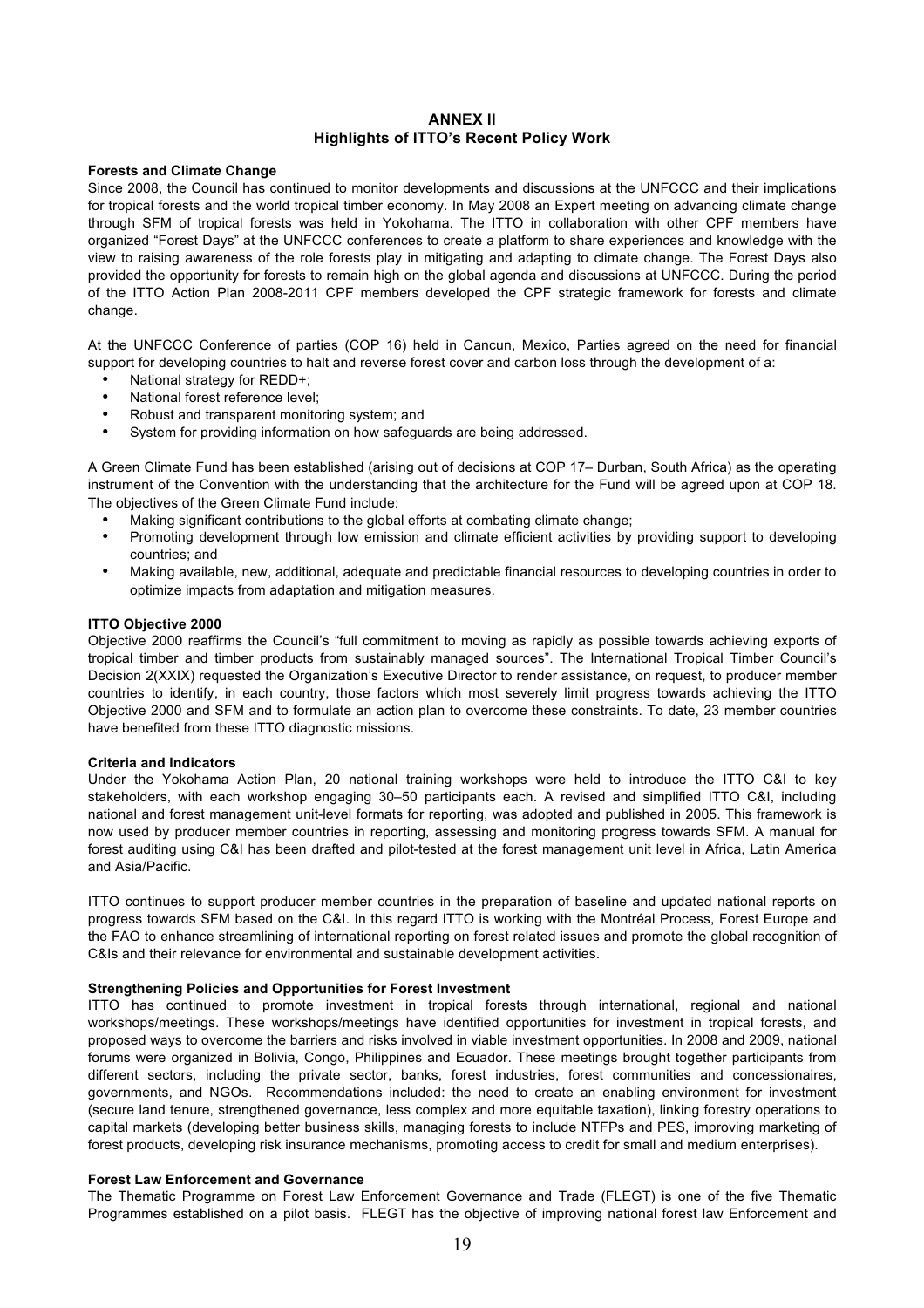governance in ITTO producer member countries in order to enhance and diversify international trade in tropical timber form sustainably managed forests and help alleviate poverty in these countries. Highlights of recent work include:

ITTO's participation in Country-Led Initiative on Forest Governance and Decentralization in Africa.

Promoting trade from legally harvested sources by assisting tropical timber producing countries to establish timber tracking systems.

Promoting efforts to verify legality by granting funding for civil society/private sector partnerships aimed at enhancing the capacity of small and medium size enterprises to produce and trade in timber from legal and sustainable sources.

#### **Promote Efficient Wood Processing Technologies**

To improve competitiveness of tropical timber producing firms, a hands-on training programme was undertaken to promote efficient wood processing technologies. These training programmes were carried out in:

- Papua New Guinea (2010)
- Guyana (2010)
- Myanmar (2010)
- Malaysia (2011)
- Ghana (2012)

#### **Other Policy Guidelines**

Since 2008, ITTO has published a series of policy guidelines to support its work in the promotion of SFM. These include:

- ITTO/IUCN Guidelines for conservation and sustainable use of Biodiversity in tropical timber producing forests. These guidelines replace the 1993 guidelines and seek to promote the conservation and sustainable use of native animal and plant species in tropical timber production forests;
- ITTO manual for project monitoring, review, reporting and evaluation to support project monitoring by member states and the secretariat
- Revised manuals and guidelines to improve and strengthen the project cycle. These manuals are:
	- $\circ$  Manual of project formulation, 3<sup>rd</sup> Edition
	- o Manual on standard operating procedures for project cycle
	- o Revised guidelines for the selection, employing of consultants, procurements, payments for goods and services, 2<sup>nd</sup> Edition;

*Status of Tropical Forest Management 2011*-The report establishes that between 2005 and 2010, the area of natural tropical forest under sustainable management across the tropical timber producing region has increased from 36 million hectares (89 million acres) to 53 million hectares (134 million acres), an area about the size of Thailand. The area of timber production forests subject to at least some type of management plan has increased by about one-third since 2005 and now totals 131 million hectares.

A report on ITTO's first 25 years was published in 2011and titled "*25 Success stories: Illustrating ITTO's quest to sustain tropical forests"*. This publication highlights the Organization's key achievements since it began operation in early 1987 and shows how ITTO has been an effective catalyst for sustainable development. The 25<sup>th</sup> Anniversary also coincided with the International Year of the forests, providing a number of opportunities for the ITTO to showcase the extent of its work.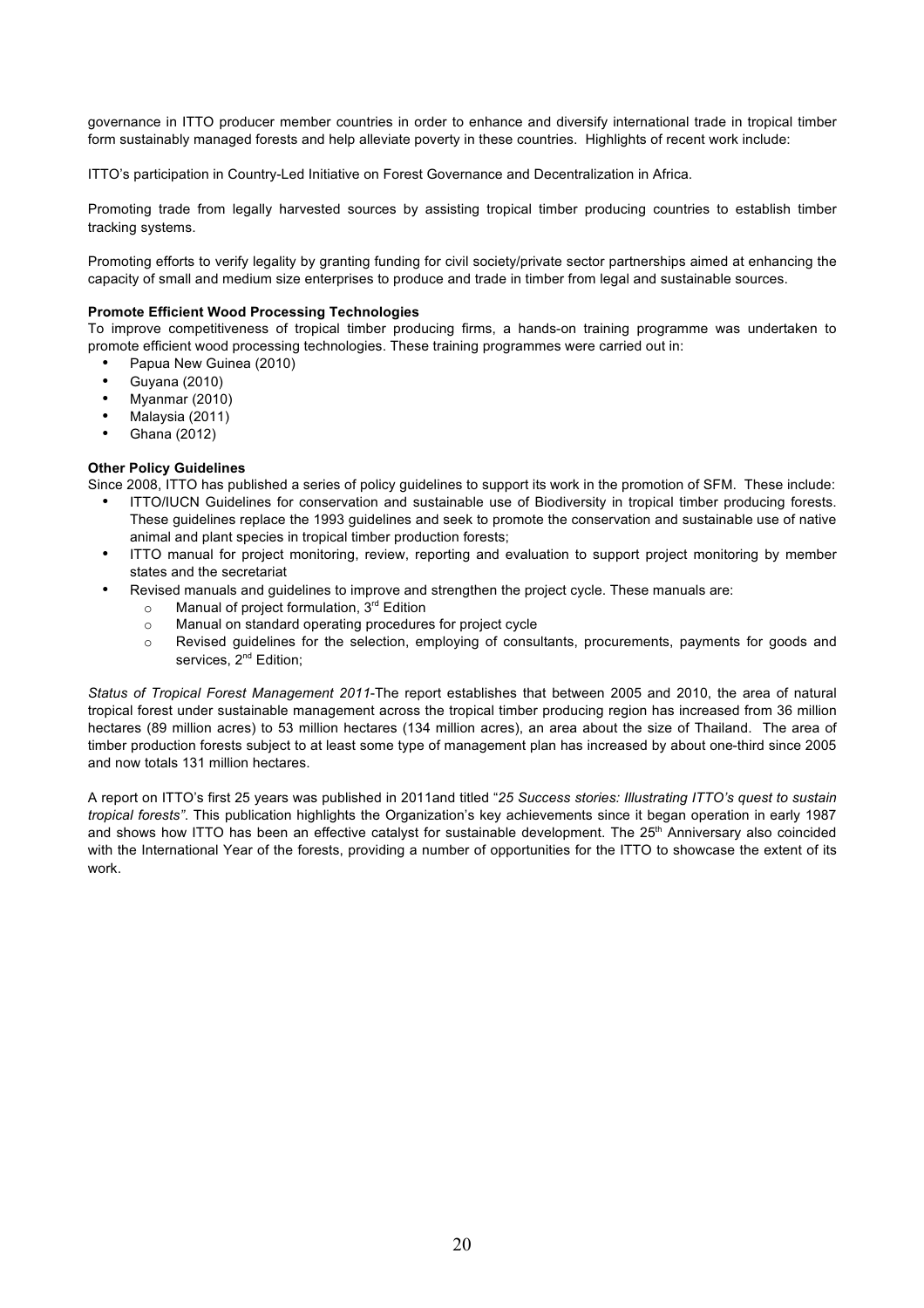#### **ANNEX III Partnerships between ITTO and Other Organizations<sup>6</sup>**

A key strategy of ITTO in promoting SFM related activities in member countries is through its leverage and collaboration with other organizations and institutions. This collaboration is carried out through a variety of formal arrangements, such as Memoranda of Understanding (MoUs) and partnership agreements (such as the Collaborative Partnership on Forests (CPF), as well as informal arrangements. CPF member organizations and organizations with which ITTO has established MoUs are noted in the list below.

- Africa Timber Organization (ATO)
- Amazon Cooperation Treaty Organization (ACTO)
- Association of South-east Asian Nations (ASEAN)
- Association Technique Internationale des Bois Tropicaux (ATIBT)
- Center for International Forestry Research (CIFOR)\* [CPF member]
- Central Africa Forests Commission (COMIFAC)
- China Academy of Forests (CAF)\*
- Common Fund for Commodities (CFC)
- Congo Basin Forest Partnership (CBFP)
- Convention on Biological Diversity (CBD)\* [CPF member]
- Convention on International Trade in Endangered Species (CITES)\*
- C&I processes
	- o Montreal
	- o Pan-European (Ministerial Conference on the Protection of Forests in Europe)
	- o ATO/ITTO
	- o Tarapoto (Amazon),
	- o Lepaterique (Central America)
	- o Dry-zone Asia
- Forestry Department of the Food and Agriculture Organization of the United Nations (FAO)\* [CPF member]
- Global Environmental Facility (GEF) Secretariat [CPF member]
- Global Forest Watch
- International Partnership for Forestry Education (IPFE)\*
- International Society for Mangrove Ecosystems (ISME)\*
- International Trade Centre (ITC)
- International Union for Forestry Research Organizations (IUFRO)\* [CPF member]
- IUCN The World Conservation Union\* [CPF member]
- Tropical Forest Trust (TFT)\*
- UNECE Timber Committee
- United Nations Conference on Trade and Development (UNCTAD)
- United Nations Forum on Forests (UNFF)\* [CPF member]
- United Nations Convention to Combat Desertification (UNCCD) Secretariat [CPF member]
- United Nations Development Programme (UNDP) [CPF member]
- United Nations Environment Programme (UNEP) [CPF member]
- United Nations Framework Convention on Climate Change (UNFCCC) Secretariat
- World Agroforestry Centre (ICRAF) [CPF member]
- World Bank [CPF member]

 $\overline{a}$ 

• World Trade Organization (WTO)

\* \* \*

<sup>6</sup> An asterisk (\*) Indicates the existence of a Memorandum of Understanding or other formal arrangement with ITTO.